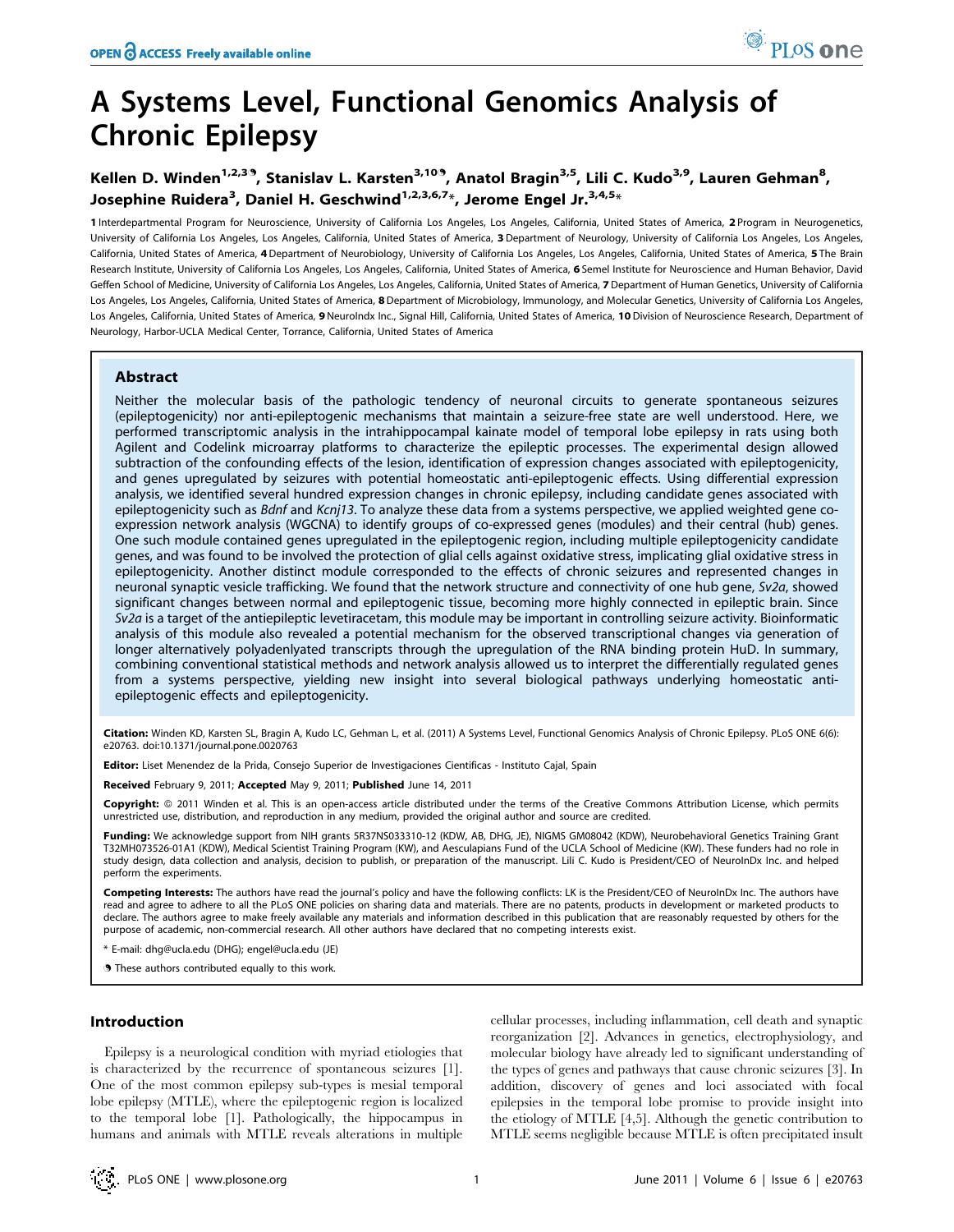to the brain [6], patients that develop MTLE are more likely to have a family history of epilepsy [7,8]. Therefore, genetic factors may modify the development of epilepsy and generation of spontaneous seizures, and understanding the mechanisms by which temporal lobe lesions lead to chronic epilepsy will provide insight into the genetic basis of epileptogenicity and epilepsy susceptibility.

There are several models of MTLE that utilize the injection of a neurotoxin (i.e. kainic acid, pilocarpine) to induce a brief period of status epilepticus. After a latent period, these animals will go on to develop spontaneous, recurrent seizures [9]. Although these models accurately recapitulate many aspects of human MTLE, there are many interconnected factors that affect gene expression, including the effects associated with the lesion, seizures, and ability to generate spontaneous seizures (epileptogenicity). We focused on the effects associated with seizures and epileptogenicity because these changes are the most important for understanding epileptic processes. In addition, the alterations caused by seizures could provide insight into homeostatic, antiepileptogenic mechanisms that must be overcome for seizures to occur.

The study of epilepsy at the molecular level has been greatly aided by the use of genome-wide expression microarrays, which provide expression information for all genes that are expressed within a biological sample. Several studies have used gene expression data to identify candidate genes involved in epileptogenesis, such as Cystatin C and Homer 1A [10,11], but understanding the biological significance of these dysregulated genes has been more challenging. Recently, a study of the hippocampus throughout the development of epilepsy revealed differentially expressed genes involved in multiple processes, including cell death, complement activation, oxidative stress, glial activation, and GABA signaling [12]. However, this study was limited by the absence of a control for the epileptogenic hemisphere, resulting in the inability to differentiate between effects of epilepsy and the lesion. Additionally, the effects of chronic seizures that might reflect a homeostatic anti-epileptogenic response to seizures have rarely been studied or factored into these analyses.

Here, we used a model of MTLE where kainic acid (KA) is injected into one hippocampus to induce status epilepticus [13]. Approximately half of the animals developed spontaneous seizures, and we found that the epileptogenic region within the animals that developed epilepsy was localized to the lesioned hippocampus, consistent with previous studies [13]. Therefore, we reasoned that there must be underlying differences in the lesioned hippocampi of animals that developed seizures that explain their epileptogenicity. To identify these differences, we grossly examined these animals histologically and used whole genome microarrays to analyze gene expression differences. We focused on gene expression changes within the dentate gyrus because the pathological high frequency oscillations that have been found in the dentate are thought to demarcate the epileptogenic region within this animal model [13]. We used differential expression analysis to examine effects of epilepsy on gene expression. Initially, we separately identified the effects of the lesion and seizures and used these data to identify gene expression changes associated with epileptogenicity. We then used weighted gene co-expression network analysis (WGCNA) to distill a potentially long list of genes into a network structure that facilitates interpretation of these gene expression changes. Using both methods of analysis, we were able to identify and characterize genes and pathways that were associated with epileptogenicity and with the effects of chronic seizures.

#### Materials and Methods

#### Animals

The University of California, Los Angeles, Institutional Animal Care and Use Committee approved all procedures involving animals described in this study. The ARC protocol ID is  $\#2000$ -153-32. Total of twenty-seven oubred male (250–300 g) Wistar rats were used in these studies. Adult male rats were given atropine (0.04 mg i.m.), anesthetized with isofluorane 2%, and unilaterally injected with kainic acid (KA;  $0.2 \mu$ l;  $2.0 \mu$ g/ $\mu$ l normal saline) in the right posterior CA3 area of hippocampus  $AP = -5.6$  mm,  $ML = 4.0$  mm,  $DV = 7.0$  mm. A 30ga. needle attached to a Hamilton 1.0 µl syringe was lowered into the injection site and after 5 minutes, one half of the volume was injected. After another 5 minutes, the needle was raised 0.5 mm and the remainder of the solution was injected. After 20 minutes, the needle was withdrawn. Beginning 2 months after injection, video monitoring was performed for all rats in order to detect spontaneous behavioral seizures. After eight months of video monitoring rats were divided for electrophysiological ( $n = 12$ ), microarray ( $n = 10$ ).

#### Microelectrode implantation

Eight – twelve months after kainic acid injection rats selected for electrophysiological experiments were anesthetized with isofluorane,  $2\%$ . Pairs of tungsten wires (60  $\mu$ m in diameter) with 0.5 mm vertical tip separation were placed in the right angular bundle to stimulate perforant path afferents to the hippocampus  $AP = -7.0$  mm from bregma,  $ML = 3.5$  mm and  $DV = 2.5$  mm from the surface of neocortex, Paxinos, Watson, 1997). Fixed recording microelectrodes also consisted of pairs of tungsten wires with 1.0 mm vertical tip separation. They were implanted bilaterally at symmetrical points in the dentate gyrus (DG) and CA1 region of anterior hippocampus  $AP = -3.5$ ,  $ML = 2.0$ , DV = 3.5–4.5), DG region of the posterior hippocampus  $(AP = -5.0, ML = 4.0 DV = 5.0); EC (AP = -8.0, ML = 5.0,$  $DV = 7.0$ ) and piriform cortex (AP = 2.2, ML = 4.0 DV = 6.5).

## Electrophysiological recordings

During in vivo recordings in freely moving rats, five 4-channel MOSFET input operational amplifiers mounted in the cable connector served to eliminate cable movement artifacts. Physiological data were recorded wide-band 0.1 Hz to 3.0 kHz and sampled at 10 kHz/channel (16 channels) with 12 bit precision using RC-Electronics (Santa Barbara, CA) software. Location of electrodes was determined on the basis of the shape of responses to perforant path stimulation. Recordings were performed during 1 month 5 days a week and 8–10 hours a day. After completion of electrophysiological experiments rats were given overdose of Nembutal and perfused for following histological verification of the location of the recorded electrodes and for neo-Timm staining for estimation of mossy fiber sprouting [14]. An image analysis program was used to quantify these data by counting silver deposit punctae and expressing these data as a density, by dividing by the total area [14].

#### Data analysis

Recorded seizures were classified on the basis of electrophysiological onset pattern, signal averaging and power spectral analysis. For high frequency oscillations (HFOs) analysis raw records were band-pass filtered between 80–500 Hz, using a Butterworth filter with roll off 3 dB, which does not introduce any visible phase lag. Then HFOs were detected by DataPac (Mission Viejo, CA) software followed by averaging and power spectrogram analysis.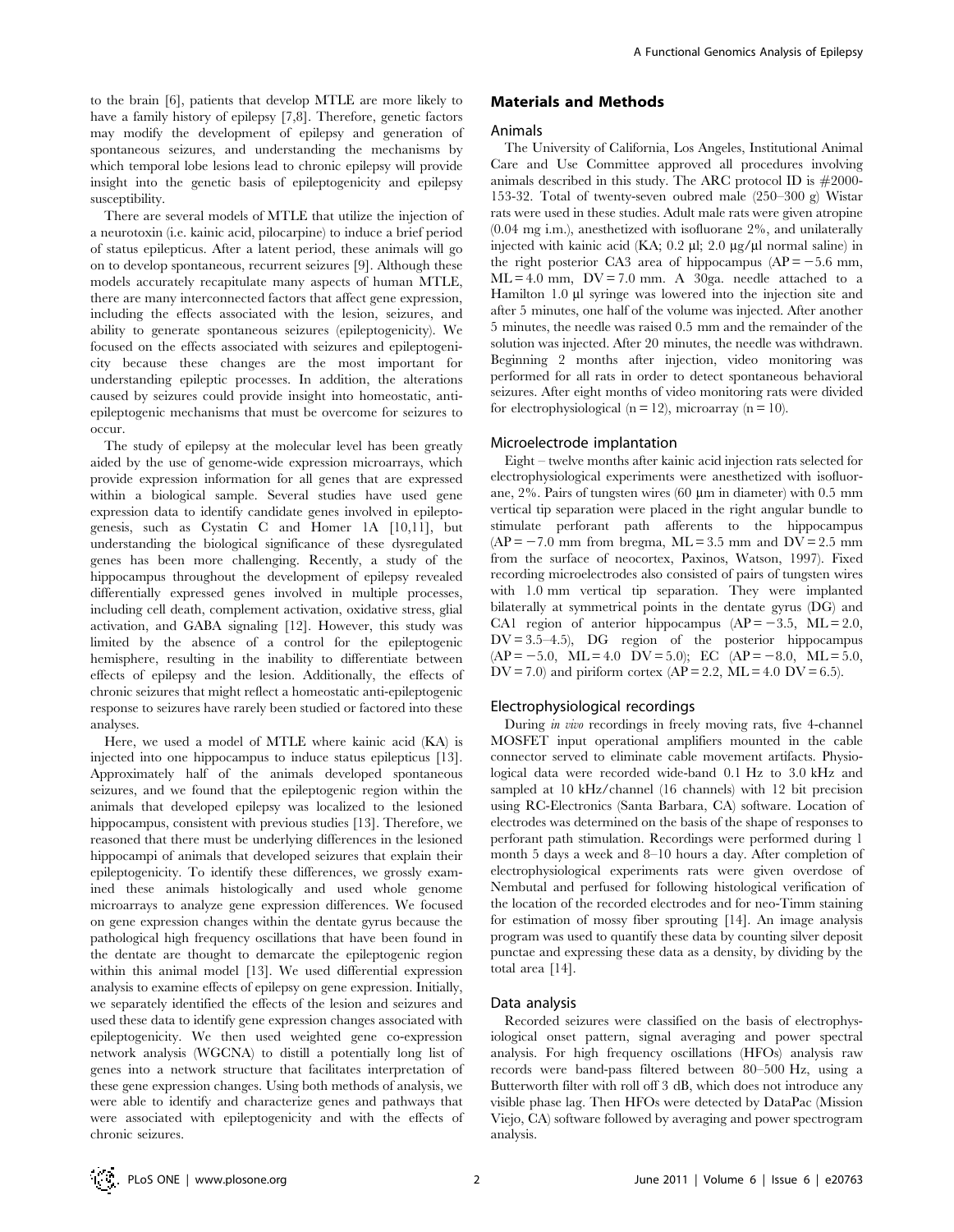#### Microdissections

Ten rats were taken for microarray studies: five with documented behavioral spontaneous seizures and five rats without spontaneous seizures. Rats were anesthetized with isofluorane, brains were quickly removed and sectioned by vibratome into 400 mm slices. Dentate gyri were removed under dissecting microscope and placed in -80C for further microarray experiments. Horizontal sections were taken approximately 6.2 mm below the bregma. The comparisons were performed between the area of dentate gyri (DG) adjacent to the KA lesion and nonlesioned contralateral side in each animal.

## RNA isolation and probe preparation

RNA extraction was performed using Trizol (Invitrogen). RNA concentration and quality were evaluated using Nanodrop ND-1000 spectrophotometer (NanoDrop) and Agilent 2100 Bioanalyser (Agilent). We used 100 ng of RNA as the initial starting template, which was labeled with Cy-3 or Cy-5 cytidine  $-5'$ triphosphate (CTP) using the low input fluorescent linear amplification kit (Agilent). The labeled cRNA concentration was verified (Nanodrop) and RNA quality was checked on an Agilent Bioanalyzer (Agilent).

#### Microarray platforms

Two commercial oligonucleotide microarray platforms, the Rat Microarray carrying 20,500 probes representing 15,703 unique GeneBank IDs (Agilent Technologies, CA) and the CodeLink Rat Whole Genome array with 33,664 probes representing 24,329 unique GeneBank IDs (GE Healthcare) were used to identify gene expression changes. Both platforms contained a total of over 54,164 distinct oligonucletide probes. Due to partial overlap in the gene lists of Agilent and CodeLink microarray platforms, the total list of probes corresponded to 29,080 unique GeneBank sequences that represented 14,439 unique genes with known full-length cDNA sequence (including RIKEN genes) and additional 14,641 expressed sequence tags (ESTs). 9,879 genes were represented by more then one probe, which typically recognized different parts of the transcript. For the Agilent microarrays, the right dentate gyrus from one animal was labeled with Cy-5, and the left dentate gyrus from the same animal was labeled with Cy-3. These were then hybridized to the same slide. The dyes were then swapped, and the same samples were hybridized to another slide. For the Codelink microarrays, all samples were labeled and hybridized in a random order to two chips, each containing twelve arrays. As a result, each individual sample was hybridized to at least three different microarrays (2 Agilent & 1+ Codelink). Microarray hybridization and scanning was performed according to manufacturers protocols. We have deposited the raw data at GEO under accession numbers GSE27015 (Agilent) and GSE27166 (Codelink), and we can confirm all details are MIAME compliant.

#### Microarray data analysis

We imported the raw data from the Agilent and Codelink microarrays into R (http://www.r-project.org/). We used available libraries from Bioconductor (http://www.bioconductor.org/) to analyze the one-color and two-color microarray designs. For the two-color Agilent data, we used the linear models package (LIMMA). After the removal of flagged data, we used the default method for background subtraction and used quantile normalization to normalize values between arrays. We used the empirical Bayesian algorithm to determine differential expression and fold changes between different conditions. For the one-color Codelink data, we removed all of the flagged data, as well as all of the

control probes. We used the quantile method to normalize the data. A Bayesian ANOVA was used to compare different conditions and determine differential expression.

In order to determine differential expression, we used the corrected p-value threshold (FDR) $<$ 0.10 and fold change  $>$ 1.2 for both platforms. Using BLAST, we then mapped probes between the two platforms to determine those that targeted the same exon of the same gene. If a differentially expressed probe targeted the same exon as a non-differentially expressed probe on the other platform, then we required that the two probes be moderately correlated  $(r>0.5)$  for that gene to be called differentially expressed. All probes that targeted an exon uniquely and met the differential expression criteria were called differentially expressed.

We performed four major analyses to identify differentially expressed genes. 1) Differential expression between the injected and non-injected hippocampus in animals without seizures. 2) Differential expression between the injected and non-injected hippocampus in animals with seizures. 3) Differential expression within the injected hippocampi between animals with seizures and animals without seizures. 4) Differential expression within the noninjected hippocampi between animals with seizures and animals without seizures.

### DAVID gene ontology analysis

The genes that were identified as differentially expressed were used for gene ontology and network analyses. We used DAVID (http://david.abcc.ncifcrf.gov/) to identify over-represented functional categories within each group of differentially expressed genes [15]. Annotations were imported into DAVID, and all categories with an uncorrected EASE score of less than 0.05 were kept as significant.

#### Network analysis

To identify the gene expression patterns in the dataset in an unbiased manner, we performed weighted gene co-expression network analysis (WGCNA) [16,17,18]. The data collected on the Agilent platform was used for WGCNA because there were more arrays. Initially, the data was normalized using quantile normalization and outlier arrays were removed. We selected genes based on high coefficient of variation, and pairwise Pearson correlations were calculated between all of these genes. We then raised these correlations to a power to approximate scale free topology within the network. From these scaled correlations, we calculated the topological overlap (TO) between all genes, which summarizes the degree of shared connections between two genes. Genes were then clustered based on their TO and then visualized in a dendrogram. Branches of the dendrogram are then isolated using a dynamic tree cutting algorithm [19], which correspond to groups of coexpressed genes. We summarized gene expression within a module using the first principal component of gene expression, and we term this value the ''module eigengene'' (ME) or the most representative expression pattern within the group of genes. For each gene, we determine module eigengene based connectivity  $(k<sub>ME</sub>)$  by calculating the absolute value of the Pearson correlation between the expression of the gene and the ME. The  $k_{\text{ME}}$  of a gene is related to its module centrality and importance to organization of the rest of the module [17].

## Cell type analysis

To determine which cell types that genes in a module were associated with, we used two published resources. The first was a database of gene expression from purified mouse neurons, astrocytes, and oligodendrocytes [20], and we imported the raw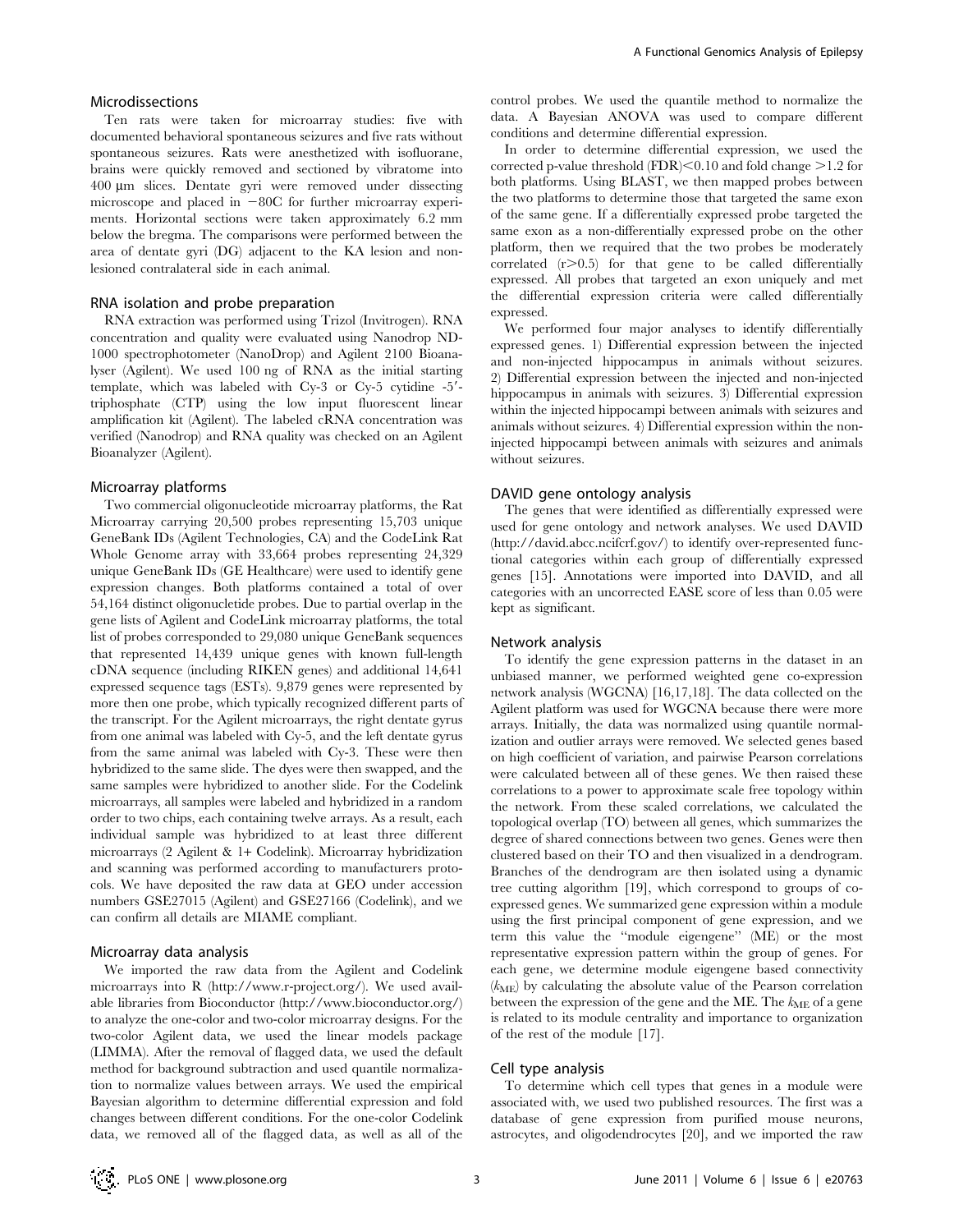

Figure 1. Characterization of seizure model. Using electrophysiological and histological methods, we characterized a subset of animals that received KA injection. a) Sample in vivo electrophysiology

recording, demonstrating a spontaneous seizure in the hippocampus of the lesion side. In total, eleven seizures were recorded in the group of epileptic animals. Eight seizures (73%) started in the right posterior hippocampus in the area adjacent to the KA lesion and did not spread to other brain areas, and three seizures (27%) started simultaneously in right and left hippocampi. Seizures in this animal model have been previously characterized [13,77]. Abbreviations: R/LOF – right/left orbital frontal, R/LPH – right/left posterior hippocampus, R/LAH – right/left anterior hippocampus, R/LEC – right/left entorhinal cortex. b) Example of pHFOs recorded from the dentate gyrus of animals with chronic epilepsy, where the fast ripples occur simultaneously with an interictal spike. Averaged power spectra of fast ripples recorded from the dentate gyrus, where the arrows denote the presence of physiological ripples at  $200$  Hz and pHFOs at  $\sim$ 400 Hz. c) Representative, horizontal sections from one epileptic animal stained by cresyl violet and Timm method eight months after KA injection. In the right hippocampus, the CA3 area is absent due to the KA lesion (indicated by arrow). Dotted lines indicate areas that were dissected for microarray experiments. Timm staining demonstrates moderate mossy fiber sprouting is on the lesion side. Scale  $bar = 1$  mm.

doi:10.1371/journal.pone.0020763.g001

microarray data into R and normalized the data using the  $affy$ package, using optimal parameters [21]. We matched genes within a specific module to corresponding Affymetrix probes based on gene symbols and examined the expression of these genes visually. The second resource identified co-expressed groups of genes that corresponded to specific human neural cell types [17]. We identified the genes from our seizure-related modules in this cell type analysis based on gene symbol, and we calculated the average  $k_{\text{ME}}$  for those genes within each of the conserved modules. The average  $k_{\text{ME}}$  from our genes of interest was compared to the average  $k_{\text{ME}}$  for a random group of genes that was the same size, and we calculated a Z-score for each of our epilepsy-related modules within all of the consensus modules in the human cortical transcriptome.

#### Quantitative RT-PCR

To validate the expression changes, we used qRT-PCR as previously described [22]. Briefly, RNA was converted to cDNA using the First Strand Synthesis Kit (Invitrogen). Gene specific primers were designed to amplify  $\sim$ 100 bp regions of target genes (Table S1). Amplification was detected using Sybr Green (Bio-Rad) in a Light Cycler 3900 (ABI). For each gene in each experiment, a sample without reverse transcriptase was included to demonstrate specificity and lack of DNA contamination. Relative quantification was used to determine the abundance of each gene. The delta delta Ct method was used to calculate the fold change of each gene relative to the loading control beta actin.

#### In situ hybridization

Gene specific probes were designed to be  $\sim$  500 bp and directed against same regions that the microarray probes targeted (Table S2). In situ hybridization was performed as previously described [23]. Briefly, epileptic and non-epileptic rats were sacrificed, the brains were dissected out, and they were flash frozen on dry ice. Coronal sections were cut using a cryostat. Radioloabeled nucleotide probes were hybridized onto the sections, and they were allowed to develop for eight days.

#### Results

#### Phenotypic characterization of seizures

We examined an animal model of focal epilepsy in which KA is injected into the hippocampus of one hemisphere. Out of the twelve animals used for detailed electrophysiological and behav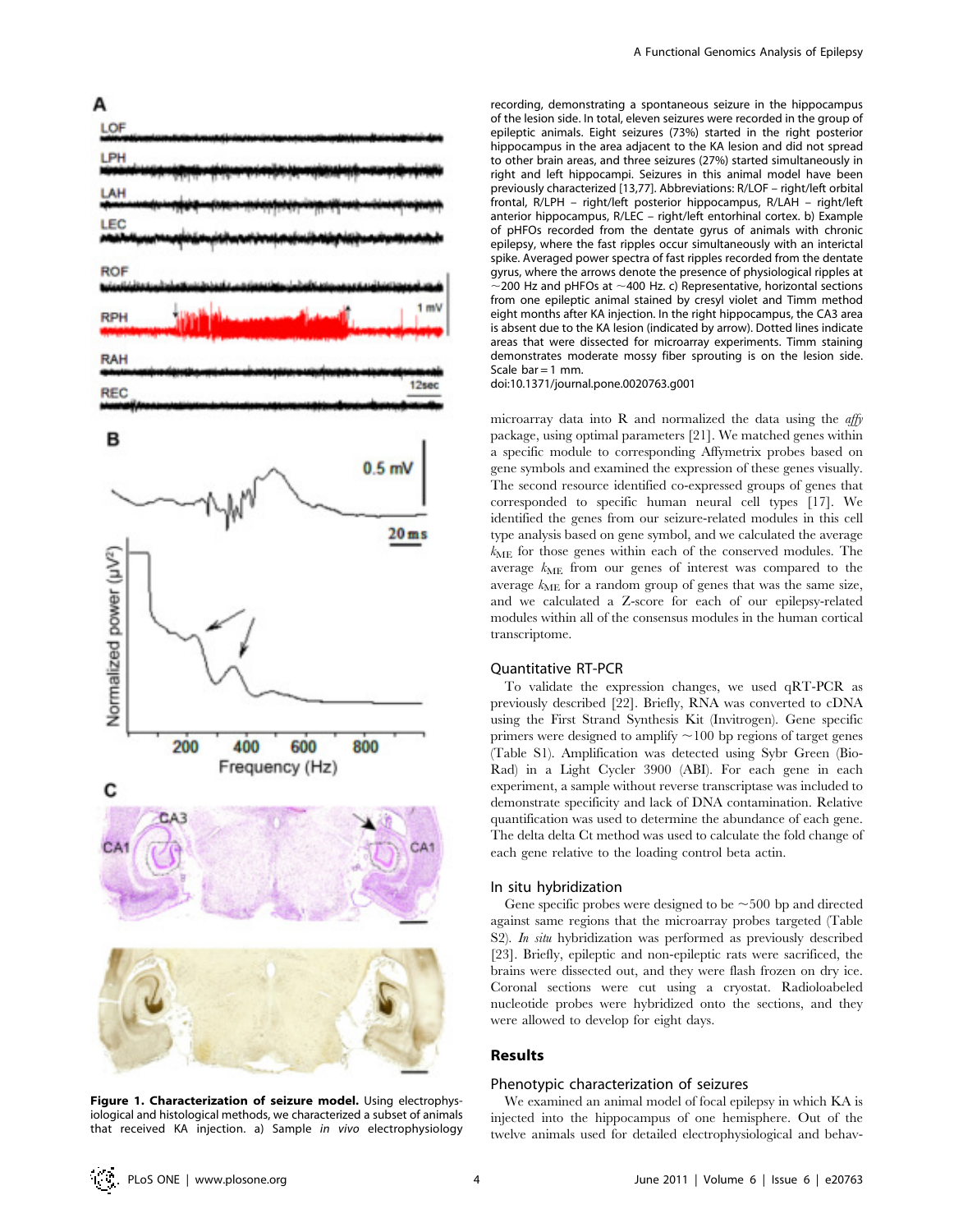ioral characterization of seizures, we observed that five (42%) animals had clear behavioral seizures during the monitoring session and seven (68%) did not have clinically observable seizures. Within the seven animals that did not display behavioral seizures during video monitoring, electrographic seizure activity was recorded in two animals. This is consistent with the fact that some animals with KA treatment demonstrate electrographic ictal events without evident behavioral seizures. A majority of the recorded seizures began in the posterior hippocampus of the lesioned hemisphere (Figure 1a), which suggested that the epileptogenic region was commonly localized to the lesioned hemisphere. These data are supported by the presence of pathological high frequency oscillations during interictal periods in the right posterior hippocampus in 3 of 5 animals with seizures and none of the animals without seizures (Figure 1b). Pathological high frequency oscillations (250–600 Hz) have been found within epileptogenic areas of the dentate gyrus [24]. Therefore, these data demonstrate that our intrahippocampal injection of KA models focal epileptogenic processes in the lesioned hemisphere, as has been shown previously [13].

To understand the pathological processes initiated by KA that are involved in the ability to generate seizure activity (epileptogenicity), we undertook detailed examinations of multiple animals with and without seizures on both morphological and histological levels. The study design allowed us to compare animals with and without seizures, despite the fact that all animals had experienced an initial neurotoxic lesion. Cell death is thought to be important in the development of epilepsy [2], and therefore, we examined the gross histology of the lesioned hemisphere of multiple animals to determine whether animals that developed epilepsy demonstrated greater degrees of cell death. In both animals with and without seizures, the area of the dentate gyrus on the lesion side was smaller than the non-lesioned side (Figure 1c), but there was no obvious difference between the animals with and without spontaneous seizures. We then examined mossy fiber sprouting because it has also been thought to be important for epileptogenic processes [2]. However, Timm staining revealed that there was no significant difference in mossy fiber sprouting between animals with and without seizures (with seizures  $1.41 \pm 0.27$ SD; without seizures  $1.16 \pm 0.10SD$ ) (Figure 1c). Therefore, these data demonstrate that the processes leading to the epileptogenicity of the lesioned hemisphere in this animal model cannot be explained by differences in cell death or mossy fiber sprouting, and we reasoned that changes associated with the development of epilepsy might be reflected on the molecular level.

## Genome-wide analysis of differential gene expression in seizures and lesions

Ten additional animals were used for analysis of gene expression in chronic epilepsy. The dentate gyri of five animals with documented chronic behavioral seizures were isolated by microdissection, as well as equivalent regions in five animals that did not develop epilepsy (Methods; Figure 2a; Table S3). We took a conservative approach in our categorization of animals and separated animals into groups based on overt clinical seizures. Although it is possible that some animals without obvious seizures may have had sub-clinical seizure activity, thus decreasing our power to identify changes associated with epilepsy, our conservative approach would enable us to have more confidence in any expression changes observed. Left and right dentate gyri were processed separately to enable us to distinguish gene expression changes between the lesioned side (right) and the non-lesioned side (left) in animals with and without seizures. In addition, we used two independent microarray platforms (Agilent and Codelink) to expand our search for gene expression changes and allow for cross validation of expression changes with an independent method. In total, 64 microarrays across both array platforms were analyzed, profiling the left and right dentate gyri separately from animals with  $(n = 5)$  and without seizures  $(n = 5)$ .

We identified differentially expressed genes from both microarray platforms independently (see Methods). For each comparison (see below), we used a false discovery rate  $(FDR) < 0.10$  and a

## A Experimental design and expected effects







Total: 381 genes (1208 1173) 86 both platforms

Total: 385 genes (†184 ¿201) 80 both platforms

Figure 2. Experimental design and differential expression analysis. Animals were injected with KA as described in the methods, and gene expression between different samples was compared to identify the effects of seizures and neurotoxic lesion. a) All animals were injected with KA into the right hippocampus but only half of the animals developed chronic epilepsy. Expression in both hippocampi from five animals that developed chronic seizures and five that did not develop chronic seizures was investigated using both the Agilent and Codelink microarrays. The expected effects of interest are illustrated, including 1) the effect of the lesion (L), 2) the effects of seizures (S), and 3) the effects associated with epileptogenicity (E). b) We used two differential expression analyses to identify gene expression changes caused by the lesion. We found 619 differentially expressed genes between the lesioned and non-lesioned hippocampi in animals with seizures (ESL-S = EL) and 24 differentially expressed genes between the lesioned and non-lesioned hippocampi of animals without seizures (L- $O = L$ ). c) We then used two differential expression analyses to identify gene expression changes caused by seizures in the lesioned and nonlesioned hippocampi. We identified 381 differentially expressed genes between animals with and without seizures in the lesioned hippocampus (ESL-L) and 385 differentially expressed genes between animals with and without seizures in the non-lesioned hippocampus (S-O). doi:10.1371/journal.pone.0020763.g002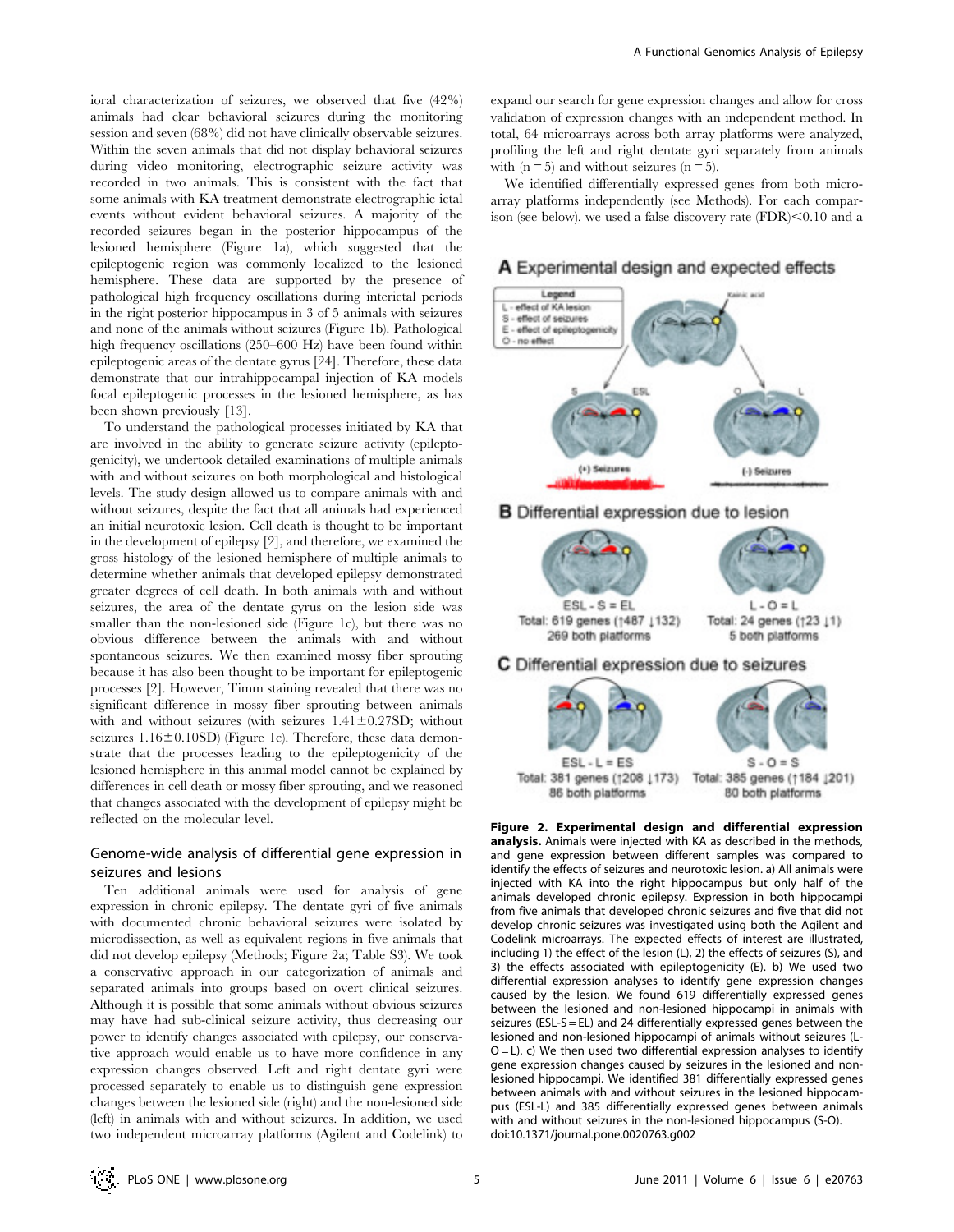fold change  $>1.2$  as criteria to determine differential expression. We were confident in differentially expressed genes at these liberal FDR and fold change thresholds because we will use several comparisons between platforms and conditions to help eliminate false positives. Because different probes that are associated with the same gene may correspond to different exons and measure different splice variants, we carefully compared all differentially expressed probes across the two platforms for their specific location within their target genes (see Methods). To perform this comparison, we used all differentially expressed probes and identified the corresponding probes on the other platform that targeted the same gene. In the simplest case, a probe uniquely targeted a gene and there was no corresponding probe on the other array, and we considered the gene differentially expressed  $(n = 519)$ . Within the group of genes that were targeted by a probe from each platform, we determined whether or not the two probes targeted the same exon. If a differentially expressed probe did not have a corresponding probe targeting the same exon, then the gene was considered differentially expressed because the probe may represent a differentially regulated splice variant  $(n = 450)$ . However, if the differentially expressed probe and corresponding probes from the other platform targeted the same exon, we compared the probes using a Pearson correlation, and if the probes were moderately correlated  $(r>0.5)$ , we considered the gene to be differentially expressed  $(n = 440)$ . We used this conservative correction based on the correlation to limit false positives caused by noisy or non-specific probes.

## Expected effects on gene expression

The experimental design permitted us to separate three main effects on gene expression of major interest: 1) the effect of the KAinduced lesion that is unrelated to epilepsy (lesion; L), 2) the effect of chronic seizures on the brain (seizure; S), and 3) gene expression changes associated with the ability to generate spontaneous seizures (epileptogenicity; E). We reasoned that the effect of neuronal injury due to KA injection (L) would be seen in the lesioned hippocampus of both animals with and without seizures (Figure 2a). In addition, we expected that the effects of chronic seizures (S) would be seen in both the lesioned and unlesioned hippocampi of the animals with seizures (Figure 2a). Finally, we reasoned that the effects associated with epileptogenicity (E) would only be seen in the lesioned hippocampus of animals with seizures (Figure 2a). We used these classifications to filter the observed gene expression effects in subsequent analyses of differential expression.

#### Effects of the lesion

To identify the specific effect of the lesion, we identified genes that were differentially expressed between the lesioned and nonlesioned hippocampi of animals without seizures  $(L-O = L)$ . This analysis led to the identification of 24 differentially expressed genes that were specifically associated with the long-term effects of the lesion and independent of any epileptic processes because these animals did not have seizures (Figure 2b; Table S4). Interestingly, when we performed the same analysis on animals with seizures  $(ESL-S = EL)$ , we identified many more significant gene expression changes associated with the lesion side  $(n = 619)$  genes; Figure 2b; Table S5). By comparing the two lists of differentially expressed genes due to the lesion, we found that all 24 of the genes that were differentially expressed due to the lesion in animals without seizures were also differentially expressed in animals with seizures (Figure 3a). Because histological comparisons between animals with and without seizures showed similarly-sized lesions and similar cytological effects, these data suggest not surprisingly that there is a substantial interaction between the initial pharmacologic

lesion and chronic seizures, which may be related to epileptogenicity.

Gene ontology (GO) tools, such as DAVID, annotate the functional aspects of genes based on published literature and can identify any enrichment in these functional categories among a list of genes. We used GO analysis to begin to characterize the biological functions of the 24 genes specifically associated with the response to the lesion, and despite the fact that this list is small and therefore relatively underpowered for such analyses, this group was significantly enriched for genes involved in cell death  $(p = 7.49e-3)$  and the acute inflammatory response  $(p = 1.45e-2)$ (Table 1). In addition, Gfap and Vim were differentially expressed, and they are known to be present in reactive astrocytes [25]. Therefore, these data are consistent with the expected toxic effects of KA on the hippocampus.

#### Effects of seizures

To identify the specific effects on gene expression due to chronic seizures alone, we identified differentially expressed genes between the non-lesioned hippocampi of animals with and without seizures  $(S-O = S)$ . This analysis led to the identification of 385 differentially expressed genes that were solely related to the effects of





Figure 3. Comparisons of differentially expressed genes. The overlap between the two lists of differentially expressed genes due to the lesion and the overlap between the two lists of differentially expressed genes due to seizures are shown in the Venn diagrams. a) We compared the genes differentially expressed due to lesion in animals without seizures (L-24 genes) and with seizures (EL-619 genes) and found that all 24 genes that were differentially expressed due to lesion in animals without seizures were also differentially expression in animals with seizures, which is a significant overlap (orange;  $p = 2.06e$ -120). In addition, we found that 595 genes that were differentially expressed due to the lesion animals with seizures did not overlap with the core effect of the lesion (EL-L; red). b) We then compared the genes differentially expressed due to seizure in the lesioned (ES-381 genes) and non-lesioned hippocampi (S-385 genes) and found a large and significant overlap (green;  $n = 259$  genes;  $p < 1e-200$ ). We also found that 122 genes that were differentially expressed due to seizures in the lesioned hippocampus did not overlap with the core effect of seizures (ES-S; blue).

doi:10.1371/journal.pone.0020763.g003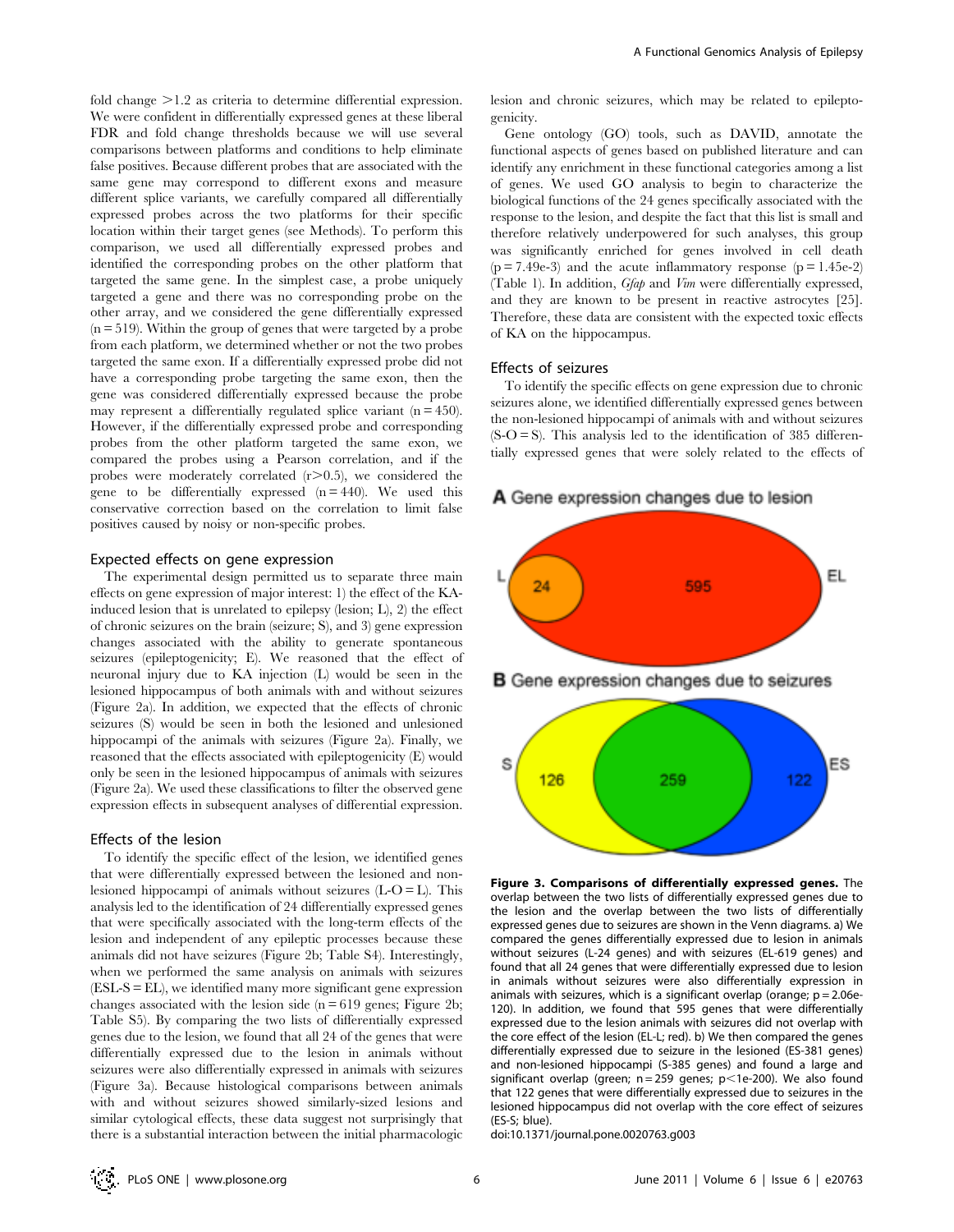Table 1. Functional annotation of genes that were differentially expressed due to the effects of the lesion.

| Category                  | Term                                | P-value |
|---------------------------|-------------------------------------|---------|
| <b>Biological process</b> | Cell death                          | 0.0074  |
|                           | Acute inflammatory response         | 0.014   |
|                           | Actin filament depolymerization     | 0.028   |
|                           | Metal ion transport                 | 0.034   |
| Cellular component        | Cytoskeleton                        | 0.0021  |
|                           | Intrinsic to plasma membrane        | 0.031   |
| <b>Molecular function</b> | Metal ion transmembrane transporter | 0.007   |

GO analysis of the 24 differentially expressed genes that were changed solely due to the injection of KA. Enriched functional categories associated with the lesion were mostly related to cell death and inflammation, which is consistent with the expected effects of the KA injection.

doi:10.1371/journal.pone.0020763.t001

chronic seizures and unrelated to the effects of the lesion (Figure 2c; Table S6). Because seizures were associated with such a large effect on gene expression, we tested whether the response to chronic seizures was similar in both hippocampi. Therefore, we performed the parallel analysis of the lesioned hippocampus by identifying genes that were differentially expressed between the lesioned hippocampi of animals with and without seizures  $(ESL-L = ES)$ . This analysis identified 381 differentially expressed genes (Figure 2c; Table S7), which we hypothesized to be related to both chronic seizures and epileptogenicity. We then compared these two groups of differentially expressed genes due to seizures in the non-lesioned (Figure 3b; yellow) and lesioned (Figure 3b; blue) hippocampi, and we found that approximately 70% of the genes differentially regulated by seizures were shared between the two groups (Figure 3b; green;  $n = 259$ ;  $p < 1e-200$ ). This remarkable and highly significant overlap represents the substantial impact that chronic seizures have on brain gene expression and that this effect is consistent, and independent of the lesion.

To investigate the functional consequences of the effect of chronic seizures at the molecular level, we used GO analysis on the differentially expressed genes due to seizures in both the lesioned and non-lesioned hippocampi. These groups of genes shared many enriched biological processes, including synaptic transmission ( $p = 5.91e-6$  &  $p = 3.25e-6$ ), secretion by cell  $(p = 9.15e-5 \& p = 3.78e-4)$ , and regulation of neurotransmitter levels ( $p = 6.47e-4$  &  $p = 2.14e-4$ ) (Table 2). Thus, chronic seizures have a large and consistent effect on gene expression and these changes suggest alterations in neuromodulation and neurotransmission, which is likely a result of plasticity induced by chronic seizures. However, based on these data alone, we cannot determine whether these changes in neurotransmission affect seizure activity in a causal or compensatory manner.

#### Effects associated with epileptogenicity

We hypothesized that candidate genes and pathways associated with epileptogenicity would be specifically differentially expressed within the lesioned hippocampus of animals with seizures. Two of the previous analyses identified differentially expressed genes that corresponded to epileptogenicity. The first group represented the 619 genes differentially expressed between the lesioned and nonlesioned hippocampi in animals with seizures (Figure 2b), which after subtracting the core effect of the lesion  $(n = 24$  genes), amounted to 595 genes (Red; Figure 3a). The second group represented 381 differentially expressed genes in lesioned hippoTable 2. Functional annotation of genes that were differentially expressed due to the effects of seizures.

| Category                  | Term                                  | P-value  |
|---------------------------|---------------------------------------|----------|
| <b>Biological Process</b> | Synaptic transmission                 | $6.4e-5$ |
|                           | Secretory pathway                     | $7.1e-4$ |
|                           | Regulation of neurotransmitter levels | 0.0029   |
|                           | Dopamine metabolic process            | 0.0043   |
|                           | Protein transport                     | 0.005    |
| Cellular component        | Coated vesicle                        | $4.2e-4$ |
|                           | Cytoskeleton                          | 0.015    |
|                           | Axon                                  | 0.023    |
| Molecular function        | Transcription coactivator activity    | 0.019    |

GO analysis of the 259 differentially expressed genes that were changed due to the effect of chronic seizures on the brain. Multiple functional categories associated with transport and synaptic functions were enriched within this list of genes, suggesting that chronic seizures alter neuronal function or transmission.

doi:10.1371/journal.pone.0020763.t002

campus due to seizures (Figure 2c), and we subtracted out the effect of seizures  $(n = 259$  genes) and were left with  $122$ differentially expressed genes (Figure 3b, blue). These 595 and 122 differentially expressed genes represent expression changes within the epileptogenic region, but we found that many of these genes demonstrated similar expression changes between the lesioned hippocampus in animals with seizures and the lesioned hippocampus of animals without seizures (Figure 4;  $r = 0.84$ ). These data suggest that the expression trend for many of these genes was related to the effects of the lesion, although the expression changes did not reach our statistical threshold for differential expression in the animals without seizures. Therefore, we used a linear regression to define the relationship between the effects of the lesion in animals with seizures and the effects of the lesion in animals without seizures, and we removed all of the genes that were within two standard deviations of this line. There were 40 remaining genes whose expression changes cannot be accounted for by either the effect of the lesion or the effect of seizures, including  $Kcnj13$ , an inwardly rectifying potassium channel, and Ptgds, which is involved in prostaglandin metabolism (Figure 4; Table 3). Therefore, these differentially expressed genes are candidate genes associated with epileptogenicity. Interestingly, GO analysis demonstrated that this list of genes is involved in neurotransmitter secretion  $(p = 1.1e-3)$  and neuronal differentiation ( $p = 3.3e-2$ ). In addition, multiple neuropeptides (*Bdnf*, *Tac2*, and Cart) were present in the list and dramatically down-regulated in the epileptogenic region, as well as survival genes, such as bcl-2 related protein Bok. These data suggest that neuronal survival or function may be compromised within the lesioned hippocampus, increasing the epileptogenicity of that region.

## Gene co-expression network analysis reveals higher-level organization of transcription

Standard analysis of differential expression allowed us to identify some of the pathological processes and dysregulated genes that are present in this animal model of epilepsy. But, while we identified strong, consistent effects associated with the lesion and seizures, the effects associated with epileptogenicity were subtler. We have recently demonstrated the power of systems biology approaches that utilize network methods to organize gene expression data through the use of weighted gene co-expression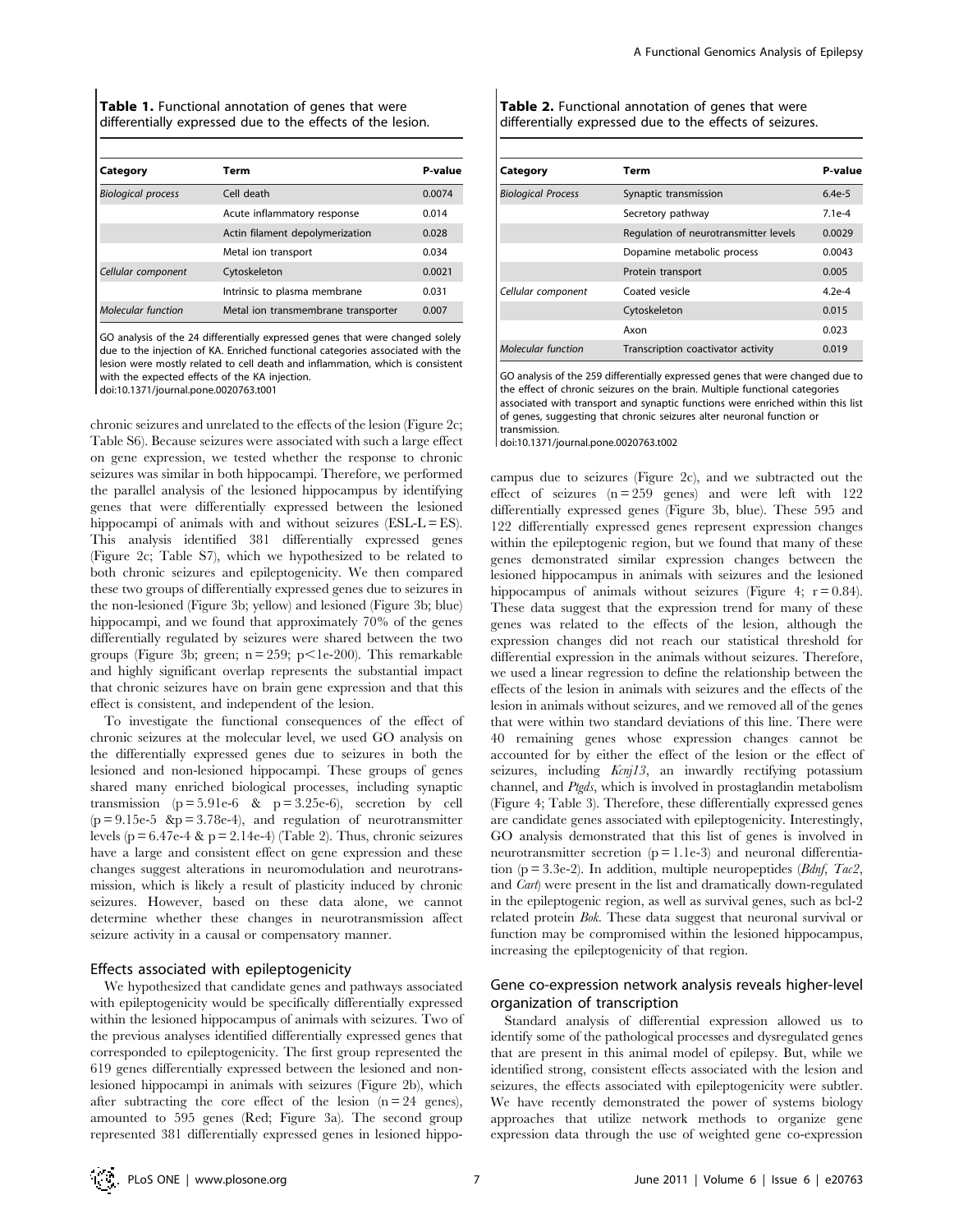

Comparison of effect of lesion in

Figure 4. Most differentially expressed genes within the epileptogenic region were related to the effects of the lesion. We examined the effect of the lesion on the genes that were specifically differentially expressed within the epileptogenic region to determine whether they were plausible candidate genes to be associated with epileptogenicity. The scatter plot depicts the comparison of the lesioninduced fold changes between the animals with and without seizures for all of the genes that were specifically differentially expressed in the epileptogenic region. The x-axis represents the mean fold changes between the lesioned and non-lesioned hippocampi in animals without seizures and the y-axis represents the means fold changes between the lesioned and non-lesioned hippocampi in animals with seizures. All of the fold changes were transformed using  $log<sub>2</sub>$ . We found that there was a high correlation between the expression changes in animals with seizures and animals without seizures ( $r = 0.84$ ), demonstrating many of these expression changes were related to the lesion. To remove this confounding factor, we used a linear regression to define the relationship between the effect of the lesion in animals with seizures and the effect in animals without seizures (red line). We then removed all genes that were within two standard deviations of this line (empty points), and after subtracting these genes, we identified 40 genes whose gene expression changes were not related to the lesion or seizures (12 down-regulated – green; 28 upregulated – red). doi:10.1371/journal.pone.0020763.g004

network analysis (WGCNA) [17,18,22,26]. WGCNA is an unbiased and unsupervised method of gene expression analysis, which means that it does not depend on arbitrary differential expression thresholds. Importantly, WGCNA is independent of any characteristics associated with the sample, and therefore, any over-simplification of the seizure phenotypes that we assigned earlier will not confound this analysis. We used this method to identify groups of co-expressed genes or modules corresponding to major functional elements that contribute to gene expression changes in our epilepsy model, as well as hub genes that are central to the underlying biological processes. In addition, we have previously shown that WGCNA can identify modules that correspond to genes expressed in a specific cell types from complex tissue, such as human brain, permitting in silico tissue dissection [17]. Therefore, understanding the modular organization of gene expression would allow us to explore whether pathways within specific cell types were dysregulated due to chronic seizures, without the need for elaborate tissue dissection [17]. Using these methods, we were able to place observed gene expression changes into a systems context that was then related to the underlying biology.

WGCNA grouped the 11,000 expressed genes into forty coexpression groups or modules (see Methods; Figure S1). We summarized the gene expression within each module using the first principle component, which we term the module eigengene (ME). Within each of these modules, we calculated the Pearson correlation between the expression of each gene and the ME to determine ME-based connectivity  $(k_{\text{ME}})$ , which is a measure of module centrality. We have previously shown that these central or hub genes are important for module function and organization [18], and we used this organization to annotate genes and rapidly identify the most important expression changes. To assess whether these co-expression relationships corresponded to changes due to seizures, injection, or other aspects of biological variability, we correlated each ME with the three major effects that were of interest. We identified two modules that were significantly related  $(r>0.5, p<0.005)$  to the effects associated with epileptogenicity and ten modules that were related  $(r>0.5, p<0.005)$  to the effect of chronic seizures.

## Co-expression module suggests key role for oxidative stress in epileptogenicity

To examine the gene expression changes related to the epileptogenic region, we investigated the yellow module because its ME had the greatest correlation with the epileptogenic region. The yellow module contained 254 co-expressed genes that were specifically changed in the lesioned hippocampus of animals with seizures (Figure 5a). GO analysis demonstrated that these genes were involved in axon ensheathment  $(p = 2.11e-10)$  and glial cell differentiation  $(p = 1.08e-3)$  (Table S8). Using this module, we investigated the central genes and processes that were associated with epileptogenicity.

By determining the network position  $(k_{ME})$  of each of these genes, we were able to identify the central or hub within the module, and we found that the most highly connected gene was Nfe2l2  $(k<sub>ME</sub> = 0.97)$ , which remarkably, was previously found to be differentially expressed between the lesioned and non-lesioned hippocampi in animals with seizures. This gene and the other hubs within this module are illustrated in the network plot (Figure 5b). Nfe2l2 is an important transcription factor involved in orchestrating the cellular response to oxidative stress [27]. Two of the known transcriptional targets of Nfe2l2, Hmox1 and Mgst1, are also upregulated in this module and highly connected to Nfe2l2. In addition, proteins with glutathione S-tranferase activity are overrepresented  $(p = 3.9e-2)$ , which represent another aspect of the antioxidant system that is regulated by Nfe2l2 [27,28]. Therefore, several genes involved in the cellular response to oxidative stress are specifically upregulated within the epileptogenic region of animals with seizures. This unbiased, genome wide systems level analysis suggests that these hub genes play a central role in this process.

To confirm the expression changes that were observed in the yellow module, we used qRT-PCR on independent epileptic and non-epileptic samples. We validated several genes that were highly connected within yellow module, including  $Nf\epsilon 2l2$  ( $k_{\text{ME}} = 0.97$ ),  $H$ mox1 (k<sub>ME</sub> = 0.88), Mag (k<sub>ME</sub> = 0.95), Klk6 (k<sub>ME</sub> = 0.93), Apod  $(k_{\text{ME}} = 0.94)$ , and  $Rdx$  ( $k_{\text{ME}} = 0.96$ ) (Figure 5c). For each gene, we compared the expression in the lesioned hemisphere to expression in the non-lesioned hemisphere. In the animals with seizures, we observed significantly higher expression for each of these genes within the lesioned hemisphere  $(p<0.05)$ . However, there was no significant change in the expression of any of these genes within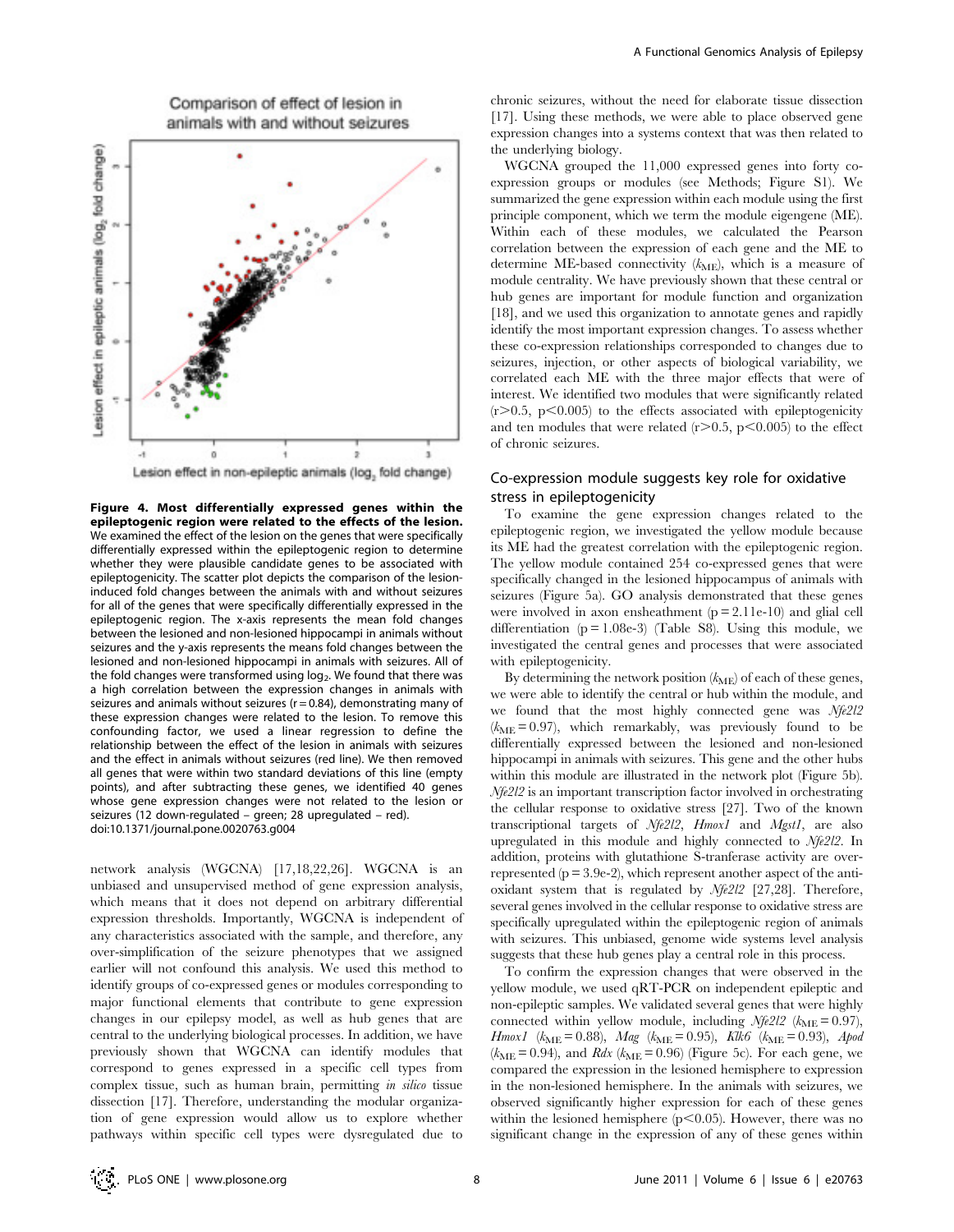Table 3. Candidate genes associated with epileptogenicity.

| <b>Function</b>        | Symbol            | <b>Gene title</b>                                             | Change       |
|------------------------|-------------------|---------------------------------------------------------------|--------------|
| Signaling              | Hcrt              | Hypocretin                                                    | $\uparrow$   |
|                        | Ccl <sub>4</sub>  | Small inducible cytokine a4                                   | ↑            |
|                        | Kcnj13            | Potassium inwardly rectifying channel, subfamily J, member 13 | ↑            |
|                        | Carhsp1           | Calcium regulated heat stable protein 1                       | ↑            |
|                        | Rasd <sub>2</sub> | RasD family, member 2                                         |              |
|                        | Ptgds             | Prostaglandin D2 synthase                                     | ↑            |
|                        | Ren1              | Renin 1                                                       |              |
|                        | Penk              | Preproenkephalin                                              | ↑            |
|                        | <b>Bdnf</b>       | Brain derived neurotrophic factor                             |              |
|                        | Unc13c            | Unc-13 homolog                                                |              |
|                        | Grm4              | Glutamate receptor, metabotropic 4                            | J            |
|                        | Cart              | Cocaine and amphetamine regulated<br>transcript               | T            |
|                        | Olfm1             | Olfactomedin 1                                                |              |
|                        | Prg1              | Plasticity regulated gene 1                                   | $\downarrow$ |
|                        | Slc30a3           | Zinc transporter - Znt3                                       |              |
|                        | Tac <sub>2</sub>  | Tachykinin 2                                                  |              |
|                        | Comt              | Catechol-o-methyltransferase                                  |              |
| <b>Differentiation</b> | Mcam              | Melanoma cell adhesion molecule                               |              |
|                        | Txnip             | Upregulated by 1,25 dihydroxyvitamin D3                       |              |
|                        | Fos               | FBJ murine osteosarcoma viral oncogene homolog                | ↑            |
|                        | lgfbp5            | Insulin-like growth factor binding protein 5                  |              |
|                        | Nnat              | Neuronatin                                                    | ↑            |
|                        | <b>Bok</b>        | Bcl-2-related ovarian killer protein                          |              |
|                        | Nr4a3             | Neuron-derived orphan receptor                                |              |
|                        | Rgd1359691        | Hypothetical protein Loc287543                                |              |
| Metabolism             | Loc311548         | Similar to Riken cDNA 4930509O20                              | ↑            |
|                        | Eno <sub>2</sub>  | Enolase 2, gamma                                              |              |
|                        | Ca3               | Carbonic anhydrase 3                                          |              |
|                        | Cyb5r2            | Similar to cytochrome B5 reductase                            |              |
|                        | Cyp2d1            | Cytochrome p450, family 2, subfamily D, polypeptide 9         | ↑            |
| Other                  | Cdh19             | Cadherin 19, type 2                                           |              |
|                        | Tmem10            | Transmembrane protein 10                                      | ↑            |
|                        | Samd14            | Similar to cDNA sequence BC034054                             |              |
|                        | Dnah1             | Dynein, axonemal, heavy polypeptide 1                         |              |
|                        | Rgd1310892        | Similar to axoneme central apparatus protein                  |              |
|                        | Cd86              | Cd86 antigen                                                  | ↑            |
|                        | Samsn1            | SAM domain, SH3 domain, and nuclear localization signals 1    |              |
|                        | Mucdhl            | Mucin and cadherin like                                       |              |
|                        | Bcas1             | Breast carcinoma amplified sequence 1                         | $\uparrow$   |

The 40 genes that are specifically differentially expressed within the epileptogenic region and whose expression changes are not due to the effects of the lesion or seizures. These genes are grouped based on function from their associated GO categories. The arrows in the last column denote the direction of the expression changes within the epileptogenic region. There were twelve genes that were significantly down-regulated, and these genes were either associated with signaling or differentiation. The twenty-eight genes that were significantly upregulated within the epileptogenic region were spread out among all functional categories. doi:10.1371/journal.pone.0020763.t003

the lesioned hemisphere of animals without seizures. Therefore, these data demonstrate that genes in the yellow module are consistently upregulated within the epileptogenic region, as hypothesized based on our bio-informatic analyses.

Because several of the highly connected genes within the yellow module are expressed in glial cell sub-types, we hypothesized that this module was related to glial rather than neuronal changes within hippocampus. To move from whole tissue to cell type level analysis, we compared the composition of the yellow module to two previously published resources that explored gene expression within specific cell types. The first resource was a database that examined gene expression within the three major cell types in the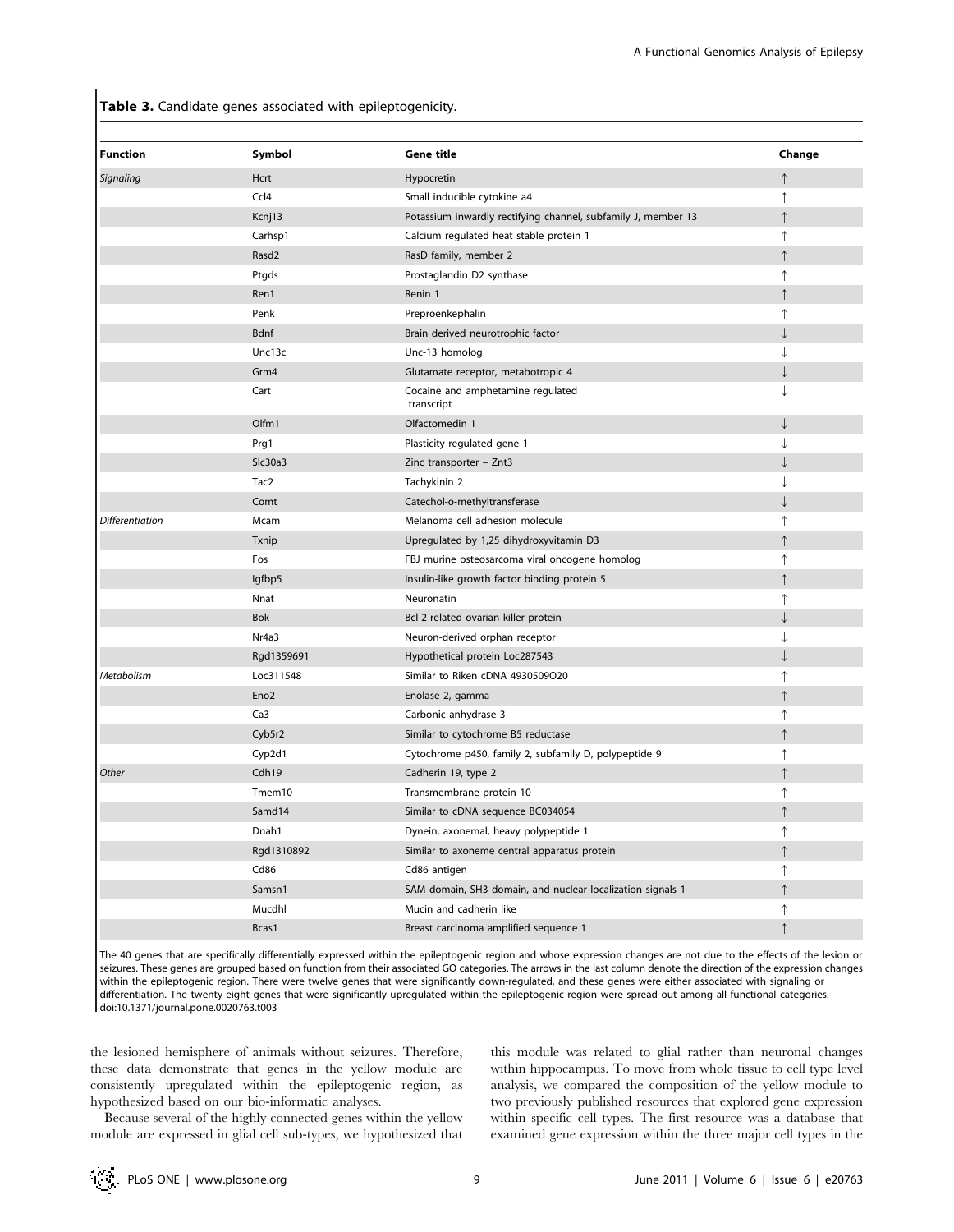

Figure 5. Yellow co-expression module contains genes upregulated in the epileptogenic region. Using WGCNA, we identified the yellow co-expression module that contained genes that were specifically upregulated in the lesioned hippocampus of animals with seizures. a) Heatmap of expression within the yellow module, where each sample represents a column and genes are displayed in the rows. Expression is scaled for each gene, where red denotes that the gene is highly expressed in that sample and green denotes low expression. Below the heatmap is the ME that depicts the average gene expression throughout the module, and it demonstrates that the genes in this module are mostly upregulated in the lesioned hippocampus of animals with seizures. b) Network plot using VisAnt that shows the top three hundred connections within a module, where connection

strength is calculated by TO [26]. The central positions of several genes are illustrated by this plot, including Nfe2l2 and Rdx. c) Barplot showing fold changes in expression for six genes within the yellow module using qRT-PCR. The y-axis represents the fold changes between the right (lesioned; red) and left (non-lesioned; blue) hemispheres in epileptic and non-epileptic animals separately. Fold changes from the microarray data are shown for comparison. All genes show significantly higher levels of expression in the lesioned hemisphere of animals with seizures, while there was no significant change in animals without seizures ( $p$ <0.05).  $\beta$ -actin was used as a loading control for qRT-PCR. Error bars represent the standard deviation. doi:10.1371/journal.pone.0020763.g005

brain, including astrocytes, oligodendrocytes, and neurons [20]. We located all of the genes in the yellow module in this database of gene expression and examined their expression by clustering the genes based on their Euclidean distances. Notably, we found that genes in the yellow module were consistently expressed in either oligodendrocytes or astrocytes and that very few of the genes were highly expressed in neurons (Figure 6a). To provide additional support for this analysis, we used the original human data set that provided the proof of principle demonstration that individual cell type analysis is feasible using WGCNA in whole brain tissue [17]. In this analysis, the authors annotated each gene by calculating its relationship, called  $k_{\text{ME}}$ , with each module representing a cell type. For example, a gene with a greater  $k_{\text{ME}}$  with the neuronal module would be considered a neuronal gene, whereas a gene with a greater  $k_{\text{ME}}$  in the oligodendrocyte module would be considered an oligodendrocyte gene. We calculated the average  $k_{\text{ME}}$  for all genes in the yellow module within all of the cell type specific modules identified in Oldham et al., (2008), and we compared these values to random groups of genes and summarized the average  $k_{\text{ME}}$  values as Z-scores (Figure 6b). Consistent with the mouse data, we found that the genes within the yellow module had significantly higher connectivity with modules representing oligodendrocytes and astrocytes than by chance alone  $(p<1e-33$  $\&p<1e-10$ ).

These analyses indicate that this module largely corresponds to protection against oxidative stress in oligodendrocytes and astrocytes. The upregulation of genes involved in the anti-oxidant response suggests that there is ongoing oxidative stress in the lesioned hippocampus of animals with seizures, but not in animals that did not develop seizures. Therefore, these data represent the pathological processes that are associated with epileptogenicity and implicate glial dysfunction and response to oxidative stress as key components of this process.

## Chronic seizures cause dysregulation of synaptic vesicle trafficking within neurons

We identified ten modules whose MEs were correlated with the effect of chronic seizures on the brain. Here, we focused on the blue module because it was the most highly correlated with the effects of seizures, although the ME demonstrates substantial biological variability between animals (Figure 7a). GO analysis demonstrated that the blue seizure-related module was highly enriched in genes involved in protein transport  $(p = 4.35e-7)$  and synaptic transmission  $(p = 0.014)$  (Table S9). These data are consistent with the differential expression analysis that suggested altered neurotransmission and show that the expression changes in genes involved in transport are co-regulated in the brain with chronic seizures. Within the blue module, Arf1 is the most highly connected gene in the module (Figure 7b), and it is upregulated to a similar degree in both the lesioned and non-lesioned hippocampi. Arf1 plays a role in vesicular trafficking and is specifically involved in synaptic vesicle biogenesis [29]. Previously, we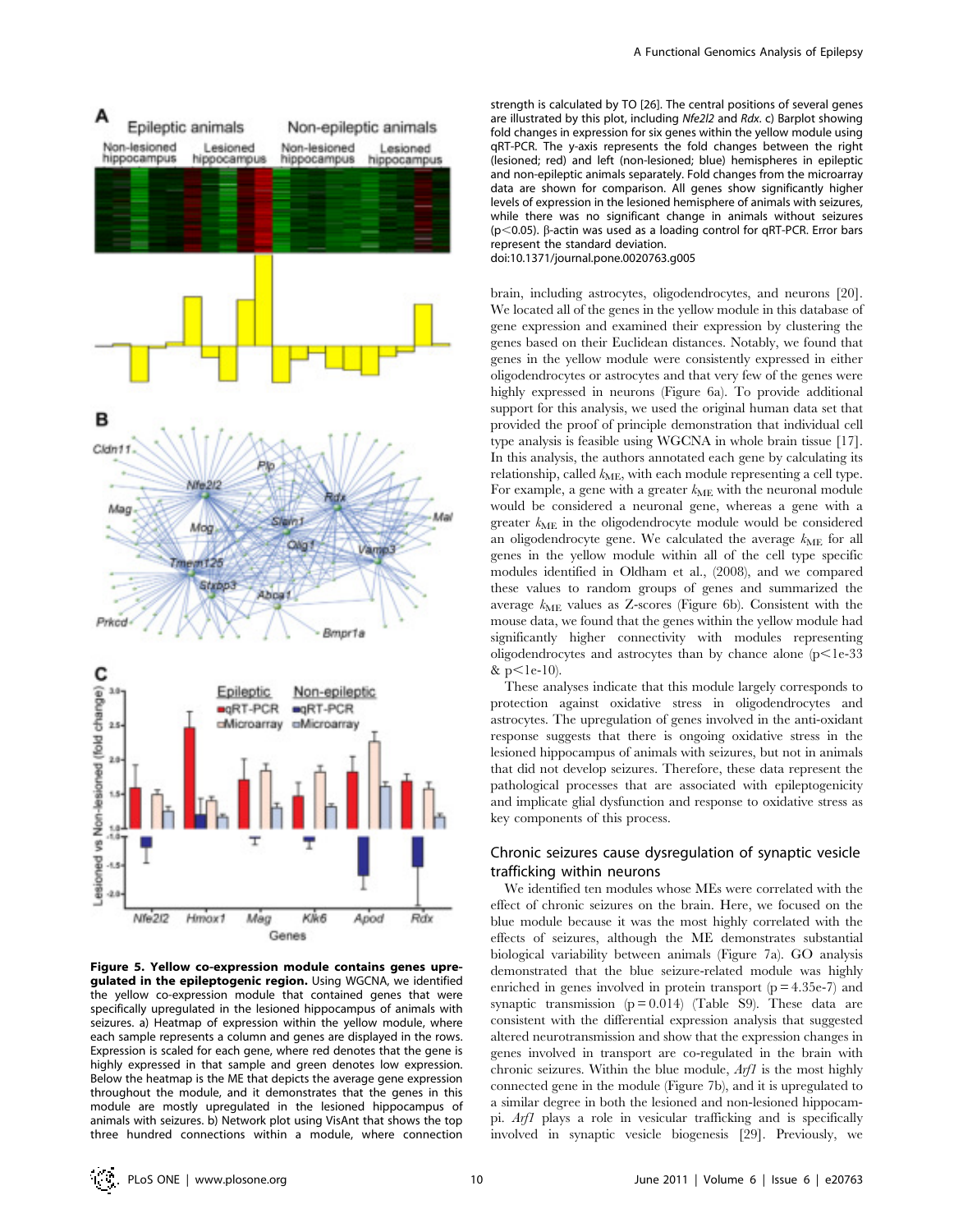

Figure 6. Co-expression module up-regulated within epileptogenic region contains genes expressed in glial cells. Using two resources of cellular specific expression, we examined whether the yellow module was enriched in genes that are expressed within glial cell types. a) Heatmap of genes in the yellow module using data extracted from a database of gene expression in oligodendrocytes, neurons, and astrocytes [20]. Samples are denoted across the columns and each row represents the scaled expression of a gene, where red and green signify higher and lower expression, respectively. The dendrogram was constructed by clustering the genes based on their Euclidean distance. b) Barplot showing the comparison of the yellow module to a resource that associates genes with modules using a connectivity value ( $k_{MF}$ ), where some of the modules have been shown to represent specific cell types [17]. For each module, we compared the average connectivity within the cell type specific modules of all genes in the yellow module to the average connectivity in these modules of a random group of genes. We expressed this comparison as a Z-score (shown in the barplot). There was significantly higher connectivity found in the modules that corresponded to astrocytes and oligodendrocytes than what would be expected by chance ( $p$ <1e-33 &  $p$ <1e-10). doi:10.1371/journal.pone.0020763.g006

observed that differentially expressed genes due to chronic seizures were involved in synaptic transmission (Table 4), and these data suggest that the blue module likely reflects alterations in synaptic vesicle trafficking.

We then confirmed the up-regulation of several hub genes within the blue co-expression due to the effect of chronic seizures. These genes included  $Arfl$  ( $k_{ME} = 0.97$ ),  $Ppp2ca$  ( $k_{ME} = 0.97$ ),  $Rab5b$  $(k_{\text{ME}} = 0.97)$ , *Ppm1a*  $(k_{\text{ME}} = 0.92)$ , and *Pam*  $(k_{\text{ME}} = 0.92)$ . We compared the expression of each of these genes between animals with seizures and animals without seizures. Expression in the lesioned hemisphere and non-lesioned hemisphere was compared independently, and we found that each gene was significantly upregulated due to the effect of chronic seizures in both hemispheres (Figure 7c). These data confirm the increase in expression of these genes observed with the microarrays.

We then tested whether the genes that were upregulated due to seizures represented neuronal gene expression because many were involved in synaptic transmission. Using the same methods that were described for the yellow module above, we examined the cell types represented by the blue module. We identified all of the genes within the blue module in the database of gene expression in brain cell types [20], and we clustered these gene expression data based on the Euclidean distance between genes. This analysis revealed that the majority of the genes were highly expressed in neurons, while they were not consistently expressed in glial cell types (Figure 8a). To confirm these results, we examined the connectivity of the genes within the blue module to the cell type specific modules identified in human brain [17]. We observed significantly higher connectivity of the genes within the blue module to the module that represents neurons than by chance alone (Figure 8b;  $p<1e-10$ ). These data extend the standard analysis of differential expression to demon-

strate that the effects of chronic seizures cause dysregulation of synaptic vesicle trafficking within neurons.

To validate our hypothesis that the genes upregulated by seizures would increase their expression specifically within neurons, we used in situ hybridization to localize their expression within the hippocampus. We found that  $A_{\text{f}}/I$  ( $k_{\text{ME}} = 0.98$ ), Ywhag  $(k_{ME} = 0.92)$ , Ppm1a  $(k_{ME} = 0.97)$ , and Ppp2ca  $(k_{ME} = 0.92)$  all showed moderate to high expression within the granule cell layer of the dentate gyrus in both epileptic and non-epileptic animals (Figure 8c). Therefore, these data validate our hypothesis that the blue co-expression module represents the neuronal response to chronic seizures in the brain.

#### Mechanisms of neuronal response to seizures

The transcriptional changes due to seizures that are represented by the blue module may be caused by differences in transcriptional activation or changes in RNA processing. Since the RNA binding protein HuD has previously been suggested to contribute to the neuronal response to seizures [30], we investigated whether there was an over-representation of known targets of HuD [31]. Strikingly, among the genes that had high connectivity within the blue module  $(k_{\text{ME}} > 0.70)$ , there was a highly significant overrepresentation of HuD targets ( $p = 2.12e-18$ ), suggesting that HuD could play a role in regulating the transcripts within this module. To confirm that the expression of HuD was increased due to chronic seizures in this animal model, we performed qRT-PCR and found that HuD was significantly upregulated in both hemispheres of animals with seizures when compared to animals without seizures (Figure 9a).

We then hypothesized that targets of HuD would be upregulated due to seizures because HuD is known to bind to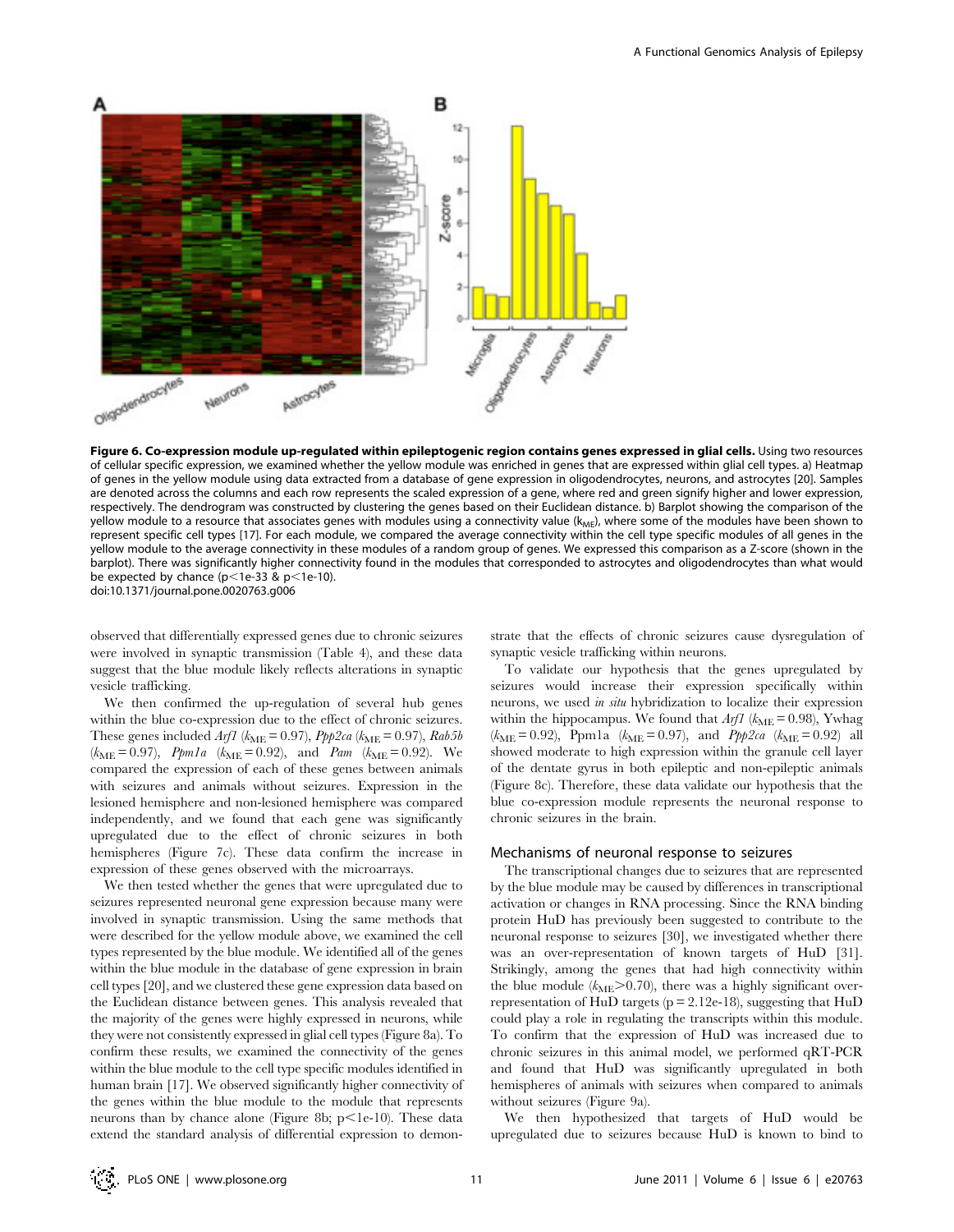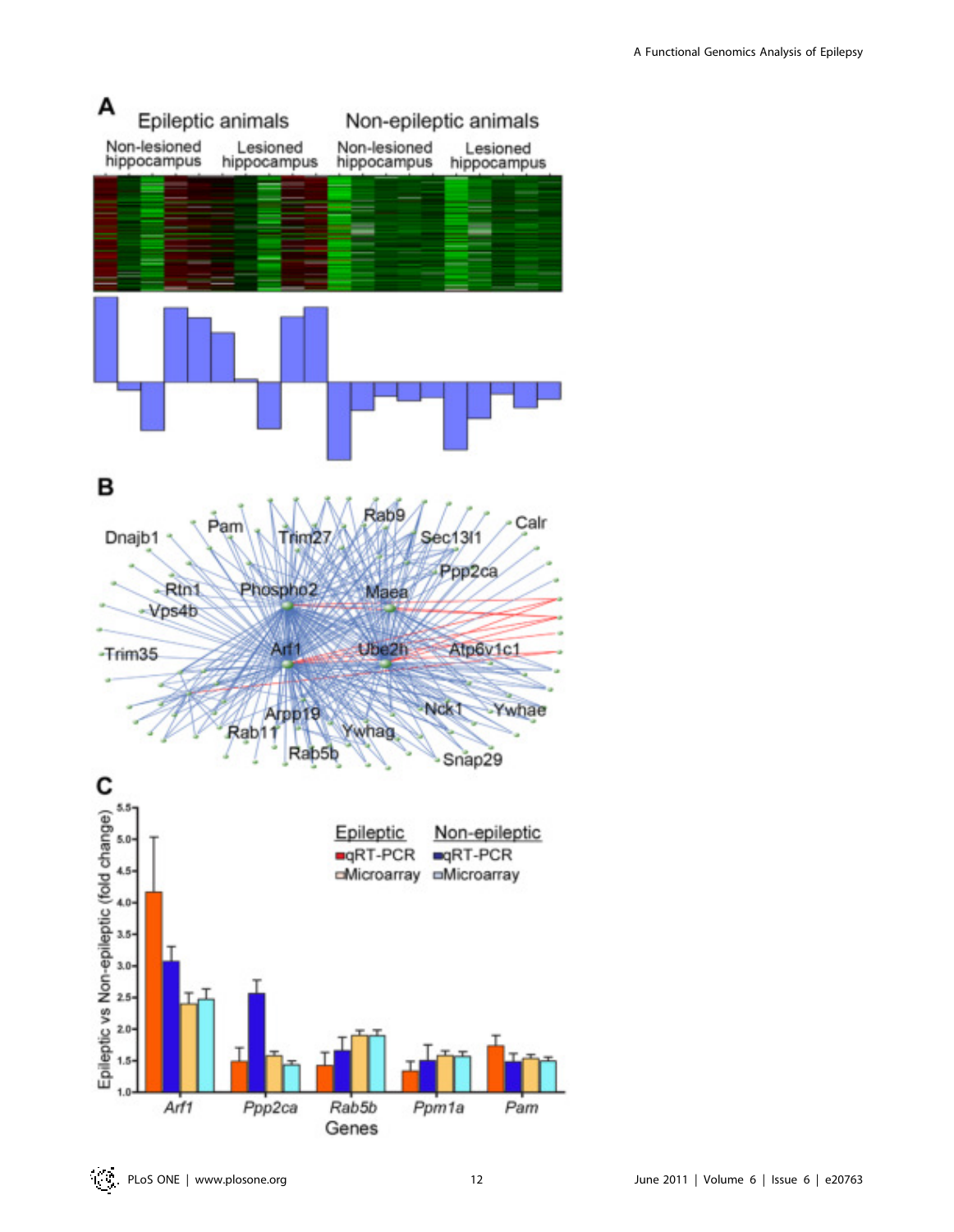Figure 7. Co-expression module corresponding to effects of seizure suggests synaptic changes. The blue module contains genes that were upregulated in both hippocampi of animals with seizures. a) Heatmap of gene expression within this module, where samples are denoted across the columns and the genes are displayed in the rows. The barplot displays the ME that summarizes gene expression within the module. Although there is biological variability between the epileptic animals, these genes were mostly upregulated due to seizures regardless of lesion. b) In order to identify and highlight the most highly connected genes within the network, we plotted the top three hundred connections based on TO. The central position of Arf1 within this module is clear, as well as three other genes Phospho1, Maea, and Ube2h. c) Barplot summarizing the fold changes of hubs within the blue module due to seizures in the lesioned (orange) and non-lesioned (blue) hemispheres, as measured by qRT-PCR. Fold changes calculated from the original microarray data are also shown for comparison. Each gene shows significantly higher levels of expression in animals with seizures than animals without seizures, regardless of hemisphere (p<0.05).  $\beta$ -actin was used as a loading control for qRT-PCR. Error bars represent the standard deviation.

doi:10.1371/journal.pone.0020763.g007

the 3' UTR of its target genes and stabilize those transcripts [32,33]. Therefore, we used Gene Set Enrichment Analysis [34] to determine whether previously identified targets of HuD [31] were up-regulated due to seizures. We found that this group of genes significantly corresponded to the effect of seizures (Figure 9b;  $p<0.01$ ). These data demonstrate that the increase in HuD expression is accompanied by an increase in the functional consequences of the molecular functions of HuD.

Another known molecular function of HuD is the ability to interact with polyadenylation machinery and bias this process towards longer transcripts [35]. Therefore, we carefully examined the specific targets of all of the probes that interrogate HuD target genes. We found that probes targeting regions  $3'$  to known polyadenylation sites in HuD target genes were significantly more highly connected within the blue module than probes targeting regions 5' to known polyadenylation sites in HuD target genes  $(p<0.001;$  Figure 9c). These data suggest that the up-regulation of HuD expression acts to bias polyadenylation site usage within its target genes. In addition, the high connectivity of target genes demonstrating altered polyadenylation provides a mechanism by which this HuD-mediated process likely contributes to the underlying regulation of the blue module.

## Epilepsy-specific changes in the synaptic vesicle trafficking module

Because the blue module was enriched in neuronal genes and synaptic vesicle trafficking is common to all neurons, we hypothesized that this module should be present in other data sets; thus, finding such co-expression relationships independently

would provide another level of validation of this module. We examined two different microarray datasets that examined gene expression in non-epileptic samples. The first dataset contained gene expression data from specific neuronal sub-types [36], and we used this dataset because the modules have previously been related to well-defined neuronal characteristics, permitting their annotation [18]. The second dataset contained gene expression data from the dentate gyri of animals involved in a learning study, and we used this dataset because the samples were comparable to our the tissue used in the current study [37]. We identified a module in each dataset that were enriched in genes involved in protein trafficking ( $p = 2.1e-6$  &  $p = 2.5e-9$ ) and had  $Arfl$  as a hub  $(k_{ME} = 0.91 \& k_{ME} = 0.89)$ . To determine whether these modules were truly comparable, we compared the top five hundred most highly connected genes in the epileptic seizure-related module and both of the non-epileptic modules, and we found a highly significant overlap in both comparisons  $(p<1.0e-10)$ . These data both validate the co-expression relationships that we have identified using totally independent data sets and demonstrate that the functions of these modules are comparable. To determine whether connectivity within the seizure-related module was conserved, we compared the connectivity  $(k_{ME})$  of each gene in the seizure-related module to the conserved module of both nonepileptic datasets (Figure 10a). We observed a significant correlation between individual gene connectivities within each of these modules  $(p<1e-16)$ , but there was a noticeable skewing of connectivity towards higher values in the epileptic module. These data suggest that some genes that had lower connectivity in normal animals have become more central in epilepsy. Interestingly, Sv2a,

Table 4. Hub genes within blue module differentially expressed due to seizures in both hippocampi.

| <b>Symbol</b>        | <b>Name</b>                                      | $k_{\text{ME}}$ | <b>Lesioned</b> | <b>Non-lesioned</b> |
|----------------------|--------------------------------------------------|-----------------|-----------------|---------------------|
| Arf1                 | ADP-ribosylation factor 1                        | 0.978           | 0.0076          | 0.0091              |
| Rab5b                | Rab5b, member ras oncogene family                | 0.973           | $5.2e-5$        | $4.9e-5$            |
| Phospho <sub>2</sub> | Phosphatase, orphan 2                            | 0.973           | 0.035           | 0.016               |
| Ppp <sub>2ca</sub>   | Protein phosphatase 2a, catalytic subunit, alpha | 0.973           | 0.015           | 0.006               |
| Zfp207               | Zinc finger protein 207                          | 0.972           | $1.4e-4$        | $4.0e-4$            |
| Copa                 | Coatomer protein complex subunit alpha           | 0.972           | 0.0013          | 8.4e-4              |
| Maea                 | Macrophage erythroblast attacher                 | 0.972           | 0.018           | 0.062               |
| Sumf1                | Sulfatase modifying factor 1                     | 0.971           | 0.011           | 0.0094              |
| Ube2d3               | Ubiquitin conjugating enzyme E2D3                | 0.970           | 0.022           | 0.014               |
| Hnrnpc               | Heterogeneous nuclear ribonucleoprotein C        | 0.970           | $4.9e-4$        | $5.4e-4$            |

The top ten most highly connected genes within the blue module and the significance (p-values) of their expression changes due to seizures in the lesioned and nonlesioned hemispheres. Genes within the table are ranked based on their k<sub>ME</sub> within the blue module. For each gene, the last column shows the effect of seizures, which is the comparison between the animals with seizures and the animals without seizures. This comparison was performed separately in the lesioned and non-lesioned hippocampi, and the results of both analyses are shown in the table. All of these genes show similar trends towards differential expression in both the lesioned and nonlesioned hippocampi, demonstrating that their expression changes are likely caused by presence of seizures and are unrelated to the lesion. doi:10.1371/journal.pone.0020763.t004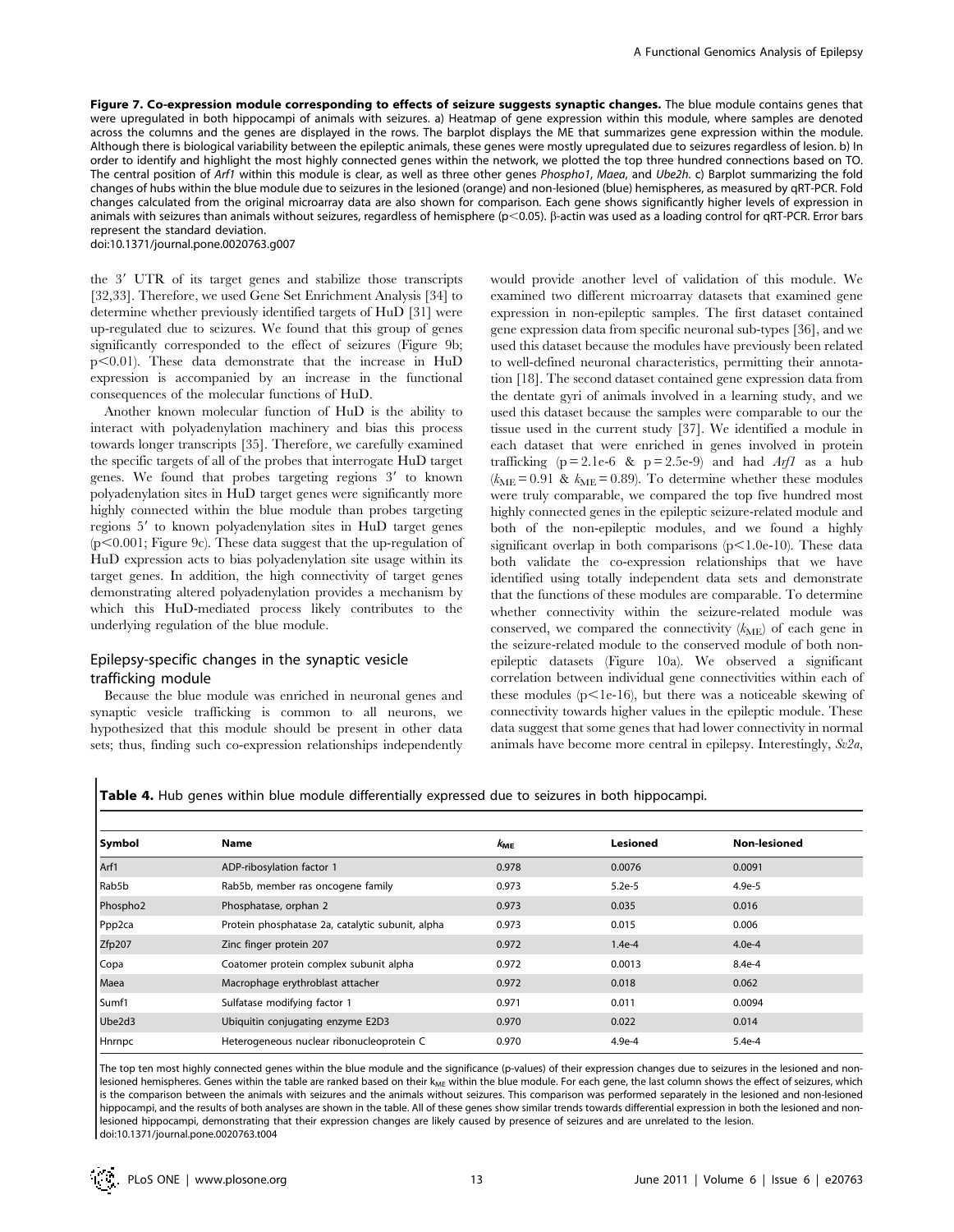

Figure 8. Blue module related to chronic seizures contains genes expressed in neurons. Due to the enrichment in synaptic functional categories of the yellow module, we examined the genes within the yellow module to determine whether they were enriched in neurons, using the same methods described for the yellow module (above). a) The expression values from the database of cellular gene expression [20] for the genes within this module were clustered based on Euclidean distance and displayed in the heatmap. The samples are denoted in the columns and the rows corresponded to the scaled expression of each gene, where red and green represent higher and lower expression, respectively. This heatmap shows that a majority of these genes are enriched in neurons, suggesting that neuronal gene expression is altered by seizures. b) We then used a second dataset a cell specific gene expression to examine the module from another perspective [17]. For each cell type specific module, we compared the average connectivity of the genes within the blue module to a random group of genes and expressed this comparison as a Z-score, which is shown in the barplot. We found that the blue module had over-represented connectivity with the neuronal modules, especially within the cortical neuron module (p<1e-10). c) To examine the expression of the genes within the seizure module directly, we used in situ hybridization. We examined the expression of Ywhag ( $k_{\text{ME}}$  = 0.92), Arf1 ( $k_{\text{ME}}$  = 0.98), Ppm1a ( $k_{\text{ME}}$  = 0.97), and Ppp2ca ( $k_{\text{ME}}$  = 0.92) in the non-lesioned hemisphere of animals with (left) and without epilepsy (right). For each of these genes, there was little background signal, as examined using sense probes for each gene (Figure S2). Each gene was expressed within the neuronal layer of the dentate gyrus in animals with epilepsy, which is consistent with our hypothesis. Scale  $bar = 500 \mu m$ .

doi:10.1371/journal.pone.0020763.g008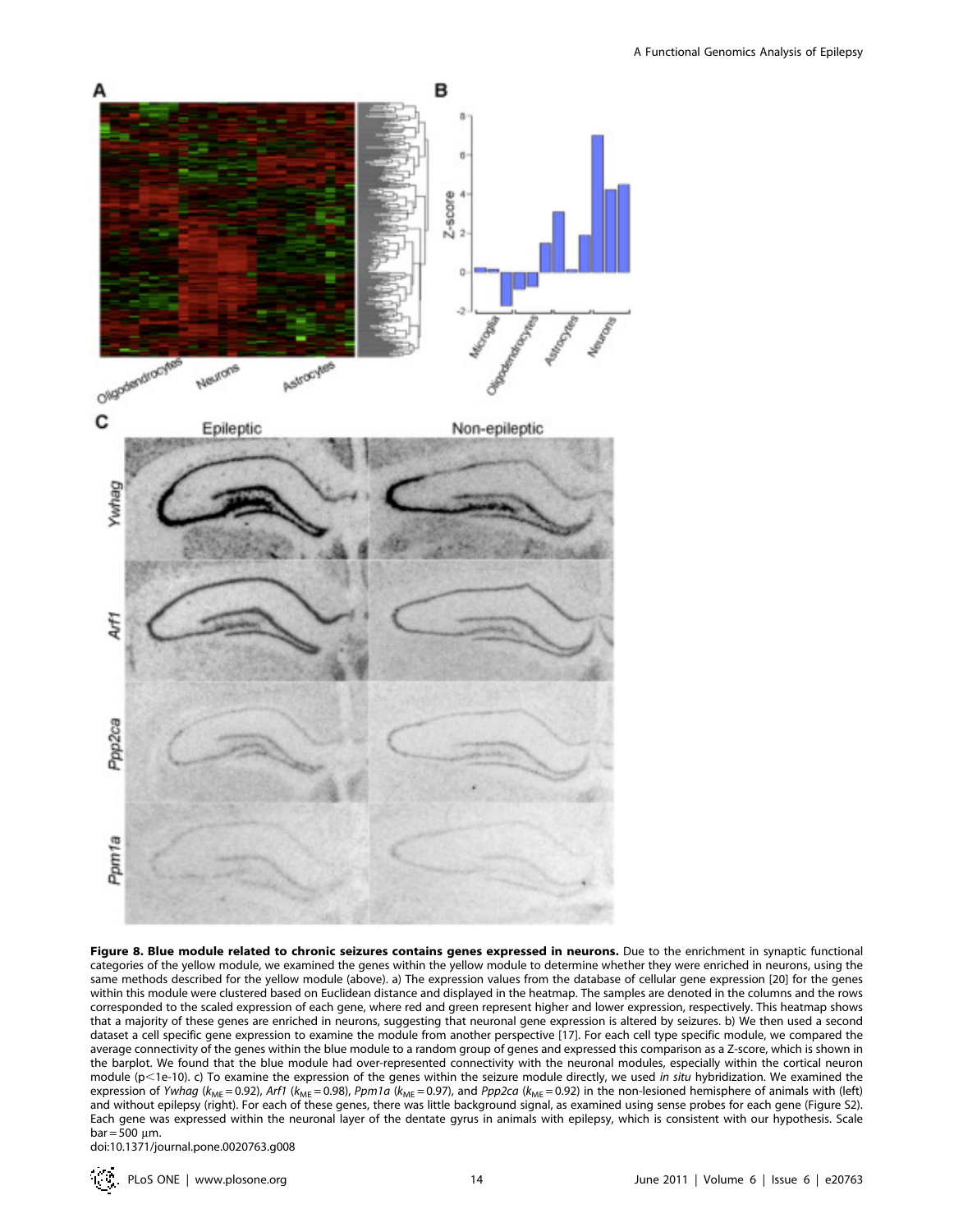

Figure 9. Involvement of HuD in regulating expression of genes within the yellow module. We examined the expression and role of HuD in modulating the response of neurons to chronic seizures. a) Barplot summarizing the fold changes of HuD within the blue module due to seizures in the right (lesioned) and left (non-lesioned) hemispheres separately. HuD shows significantly higher levels of expression in animals with seizures than animals without seizures, regardless of hemisphere ( $p$ <0.05).  $\beta$ -actin was used as a loading control for gRT-PCR. Error bars represent the standard deviation. b) Enrichment plot of HuD target genes showing their concordance with chronic seizures. The x-axis represents the list of genes that is ranked by their correlation with the seizure phenotype, where the red area denotes positive correlation with seizures and the blue area denotes negative correlation with seizures. The black lines on the x-axis show the location of the HuD target genes within the list of genes ranked by their correlation with seizures. The y-axis represents the enrichment score of HuD target genes within the ranked list of genes. This plot demonstrates that HuD targets show a significant correspondence with the effect due to chronic seizures (p<0.01). c) Boxplot showing the connectivity for probes interrogating regions 5' to known polyadenylation sites and 3' to known polyadenylation sites. The y-axis shows the distribution of connectivity ( $k_{\text{ME}}$ ) for the different groups of probes, where the thick black line represents the mean, the box represents one standard deviation, and the dotted lines represent three standard deviations. Probes that target regions that are 3' to known polyadenylation sites demonstrate significantly higher connectivity than other probes that target regions that are  $5'$  to known polyadenylation sites (p<0.001). doi:10.1371/journal.pone.0020763.g009



Figure 10. Genes involved in synaptic vesicle trafficking become more highly connected in epilepsy and are possible drug targets. We examined whether the seizure network was conserved across other datasets, using two published gene expression datasets. a) Histogram of differences in connectivity within the synaptic vesicle trafficking module between different gene expression studies, including our study of epilepsy, a study of expression in specific neuronal sub-types from mice (WT<sub>Mouse</sub>) [36], and a study of expression within the non-epileptic dentate gyrus from rats (WT<sub>Rat</sub>) [37]. The x-axis represents the connectivity difference is the difference in  $k_{ME}$  between the studies that are denoted on the legend. The yaxis represents the normalized number of genes that demonstrate the indicated connectivity difference. b) Network plot of the fifty closest genes to both Arf1 and Sv2a, which were identified using the multi-point topological overlap measure [39]. Genes marked in red are known to be involved in vesicular transport or present in synaptic vesicles based on annotations from GO. For genes that had probes targeting the same exon in the epileptic and normal networks, we calculated the difference in  $k_{MF}$  between these networks and displayed these values on the network plot. Higher values demonstrate that the gene has become more important within the module, suggesting that it has gained a more substantial role in synaptic vesicle trafficking in neurons subject to seizure activity. doi:10.1371/journal.pone.0020763.g010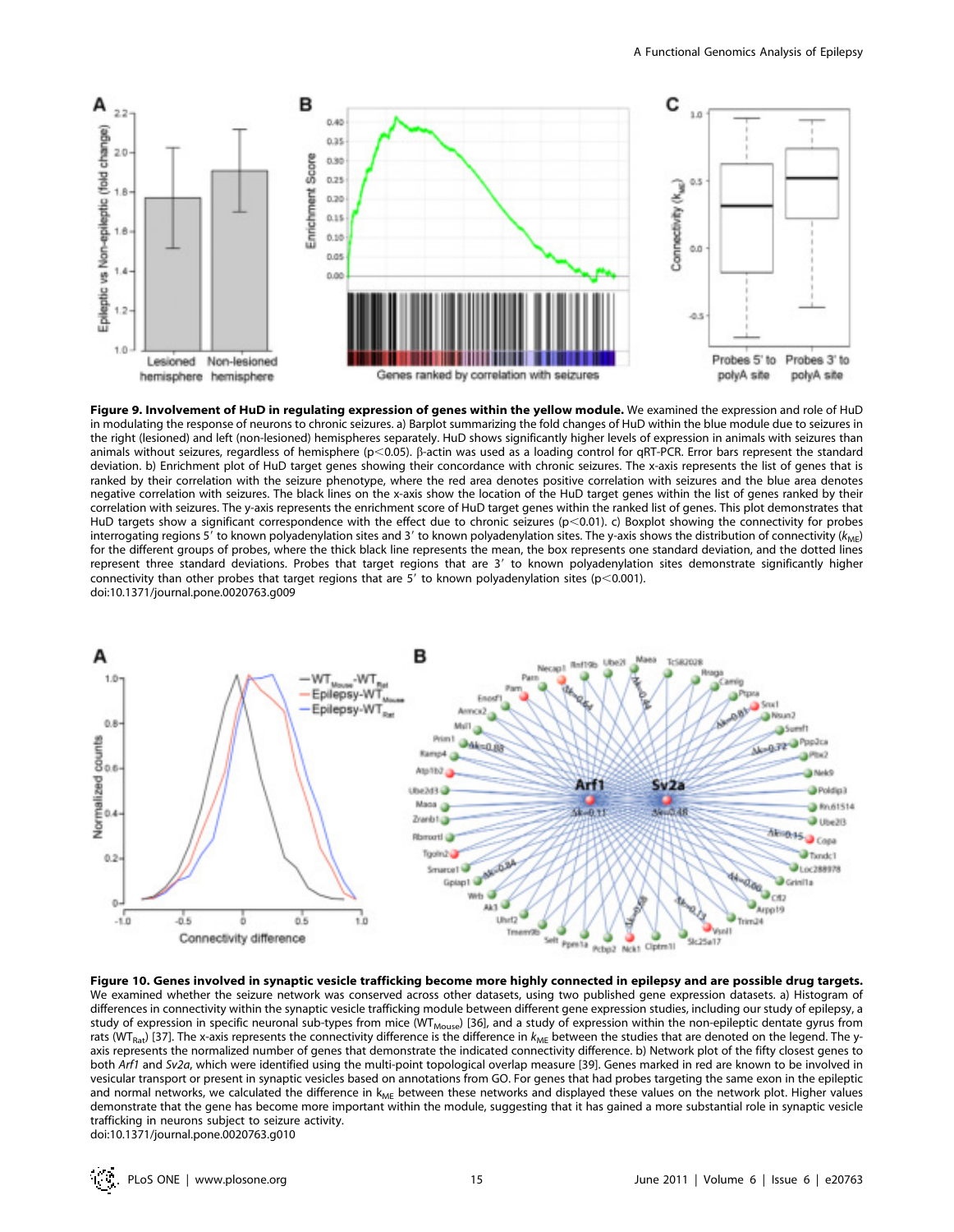a synaptic vesicle glycoprotein and the molecular target of levetiracetam [38], has a much higher connectivity in the epileptic network  $(k_{ME} = 0.76)$ , than in the non-epileptic modules  $(k<sub>ME</sub> = 0.04 \& k<sub>ME</sub> = 0.52)$ . These data suggest that  $Sv2a$  has gained a more important role in synaptic function in epilepsy than under normal conditions.

We hypothesized that other genes involved in synaptic vesicle trafficking that have high connectivity in the epilepsy network, but low connectivity in the normal network are possible drug targets for epilepsy. We further investigated this hypothesis using a measure called multi-point topological overlap [39], which identifies the nearest neighbors to a specific gene recursively based on their TO with the gene of interest. We identified the fifty nearest gene neighbors to  $Sv2a$  and  $Arfl$  using gene expression from epileptic animals (Figure 10b). Using GO, we found that this group of genes was enriched for genes localized to vesicles  $(p = 0.012)$ . We then calculated the average difference in connectivity  $(k_{\text{ME}})$  in the epileptic and non-epileptic networks for each gene that had probes that targeted the same exon. We used this difference to prioritize the genes because genes that had large differences in connectivity between the networks were likely to be very important for the pathological processes that occur in chronic epilepsy (Table 5). For example, Nck1 and Necap1 are both known to be involved in vesicle trafficking [40,41], and both are connected much more highly in the epileptic network than in the normal network. Therefore, these genes are anti-epileptic drug targets because we predict that they increase in importance under epileptic conditions and are part of the same pathway as the known drug target,  $Sv2a$ . However, there are other genes that are

also highly dysregulated, but are not known to function in synaptic vesicle transport, such as Ppp2ca. These genes also warrant further study into both their possible role in synaptic vesicle trafficking, as well as the possibility that they are drug targets for epilepsy.

## **Discussion**

Here, we performed a genome-wide analysis of transcriptional changes in the KA lesion model of MTLE. By controlling for the effects of the initial neurotoxic hippocampal lesion, the study design allowed the identification of gene expression changes associated with epileptogenicity and homeostatic effects induced by seizures. Using differential expression analysis, we found that expression changes associated with epileptogenicity were important for neuronal survival and function, while chronic seizures caused changes in genes related to synaptic transmission. We examined these effects further using WGCNA and identified modules of highly co-expressed genes that corresponded to effects of epileptogenicity and seizures. The module that best corresponded to epileptogenicity suggested an increase in pathways that prevent damage due to oxidative stress in glial cells, extending the findings from the differential expression analysis and highlighting the role of glia in neuronal survival. We also examined another module that corresponded to the effects of chronic seizures on the brain, which may reflect homeostatic changes in response to seizure activity. This module contained genes involved in synaptic vesicle trafficking that were dysregulated in neurons from epileptic tissue. Notably, one hub within this module was the molecular target of levetiracetam,  $Sv2a$  [38], which suggests that pathways

Table 5. Genes that displayed enhanced connectivity in epileptic vs. normal neurons.

| Symbol            | Gene title                                 | Agilent | Sugino et al. | Burger et al. |
|-------------------|--------------------------------------------|---------|---------------|---------------|
| Mrps25            | Mitochondrial ribosomal protein S25        | 0.955   | 0.091         | 0.052         |
| Prim1             | DNA primase p49 subunit                    | 0.944   | 0.043         | 0.088         |
| Phospho2          | Phosphatase, orphan 2                      | 0.961   | 0.161         | 0.022         |
| Hnrnpc            | Heterogeneous nuclear ribonucleoprotein C  | 0.972   | 0.187         | 0.044         |
| Dctn4             | Dynactin 4                                 | 0.951   | 0.103         | 0.109         |
| Pbx2              | Pre B-cell leukemia transcription factor 2 | 0.938   | 0.076         | 0.114         |
| Caprin1           | GPI anchored membrane protein 1            | 0.950   | 0.032         | 0.190         |
| App               | Amyloid beta (A4) precursor protein        | 0.881   | 0.069         | 0.018         |
| D3ucla1           | DNA segment, Chr 3, UCLA 1                 | 0.949   | 0.119         | 0.110         |
| Pygb              | Brain glycogen phosphorylase               | 0.892   | 0.091         | 0.034         |
| Zadh <sub>2</sub> | Zinc binding alcohol dehydrogenase, 2      | 0.843   | 0.014         | 0.014         |
| Socs7             | Suppressor of cytokine signaling 7         | 0.905   | 0.100         | 0.085         |
| Cdc5l             | Cell division cycle 5-like                 | 0.858   | 0.030         | 0.081         |
| Parva             | Parvin, alpha                              | 0.802   | 0.003         | 0.002         |
| 3110048E14Rik     | Riken cDNA 3110048E14 gene                 | 0.829   | 0.033         | 0.051         |
| Cdc42ep4          | Cdc42 effector protein 4                   | 0.914   | 0.050         | 0.207         |
| Ngrn              | Neugrin, neurite outgrowth associated      | 0.950   | 0.301         | 0.029         |
| Nsg1              | Neuron specific gene family member 1       | 0.901   | 0.136         | 0.106         |
| Calm1             | Calmodulin 1                               | 0.906   | 0.003         | 0.255         |
| Tmem93            | Transmembrane protein 93                   | 0.886   | 0.142         | 0.080         |

The top twenty genes that displayed the largest differences in connectivity between gene expression networks in epileptic and normal neurons. Three datasets were used to determine whether genes within the blue module displayed enhanced connectivity when compared to normal neuronal gene expression, including the Agilent data from the current study, a study of gene expression within normal neuronal sub-types [36], and a study of gene expression from the non-epileptic dentate gyrus [37]. Equivalent modules were identified in each dataset, and the connectivity (k<sub>ME</sub>) for genes that had probes targeting the same exon was compared in all modules. The values of connectivity are displayed in the table for the most differentially connected genes.

doi:10.1371/journal.pone.0020763.t005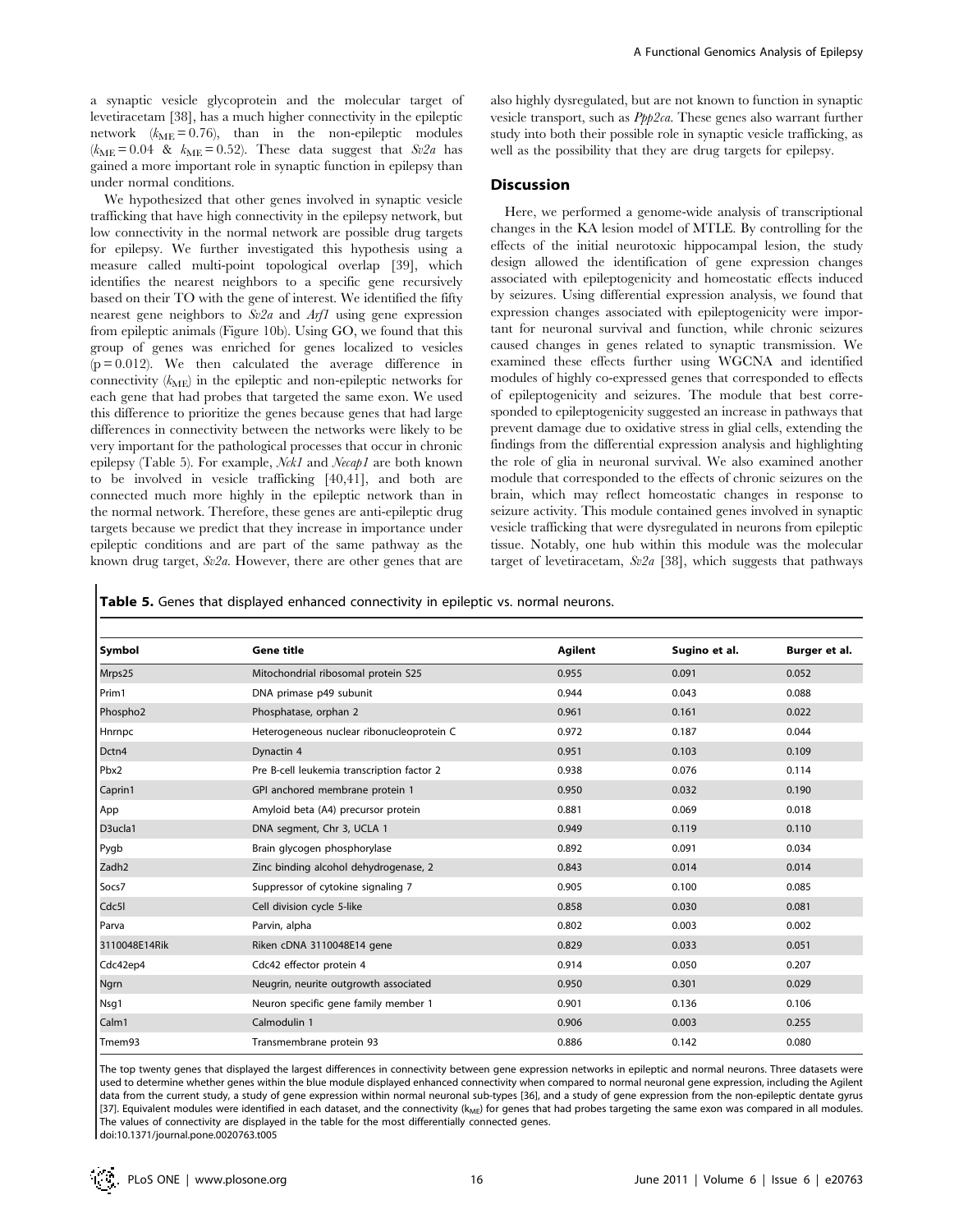implicated by this module can modulate seizure activity and that other genes within this module are potential anti-epileptic targets.

One limitation of this study is that the animals in the gene expression studies were classified by observing convulsive seizures on video monitoring, but electrophysiological recordings were not conducted on the same group of animals. Thus, it is possible that animals in the non-epileptic gene expression group may have had non-convulsive seizures that could not be observed by video monitoring. This leads to the possibility that our control group may have been contaminated with animals that display some degree of electrophysiological seizure activity. In light of this possibility, we used WGCNA to obtain an unbiased perspective of the gene expression patterns present in all samples, and we found that none of the individual non-epileptic animals shared expression patterns with the epileptic animals. Therefore, it does not appear that gene expression in our control group was substantially affected by non-convulsive seizure activity. Alternatively, the expression changes observed in the epileptic animals may represent neuronal responses to chronic, recurrent convulsive seizures that were not engaged by non-convulsive seizures. Further studies with detailed electrophysiological characterization will be required to definitively associate these molecular and physiological changes.

Comparison of our data to previous studies was useful in contextualizing our results in terms of previously observed effects in animal models of MTLE. One major review of gene expression studies in epilepsy identified fifty-one consistently differentially expressed genes [42], and another large study of gene expression changes in kindled animals found 180 differentially expressed genes [12]. Expression changes reported by Lukasiuk and Pitkanen, (2004) overlapped with the differentially expressed genes due to the lesion in animals with seizures  $(n = 12 \text{ genes})$ , but there was no overlap with either the epileptogenicity candidate genes or the epileptogenicity module. These data suggest that lesioninduced gene expression changes may have confounded the previous studies in this review. Genes found by Gorter et al., (2006) also had the largest overlap with differentially expressed genes due to the lesion in animals with seizures  $(n = 44$  genes), but a subset of these genes overlapped with both the epileptogenicity candidate genes ( $n = 5$  genes; *Bdnf*, *Fos*, *Grm4*, *Ptgds*, and *Unc13c*) and the epileptogenicity module ( $n = 8$  genes; Anxal, Dbi, Fos, Ftll, Hmox1, Mgst1, Prkcd, and Sdc4). These data demonstrate that there are consistently differentially expressed genes due to epileptogenicity, which validates several of the changes observed in this study.

The first major goal of this study was to identify gene expression changes associated with the ability of the epileptogenic region to initiate spontaneous seizures or epileptogenicity. Using differential expression analysis, we found that lesion-induced changes were present in animals with and without epilepsy but that these changes were more dramatic in animals with seizures. Although we initially found that the lesions were grossly similar, these data suggest that the lesions were distinct molecularly. After correcting for lesion-induced changes, we identified forty candidate genes associated with epileptogenicity that were enriched for genes involved in neuronal survival. Interestingly, one candidate gene that was significantly upregulated in the epileptogenic region was Fos, which was also differentially expressed in Gorter et al., (2006). Fos is a transcription factor that immediately increases expression in response to seizure activity [43], and animals with a deletion of Fos demonstrated increased severity of KA-induced seizures and increased hippocampal cell death [44]. In addition, Fos has been shown to upregulate neuronal protective factors such as Bdnf [45], which is another epileptogenicity candidate gene in our analysis. In

contrast to Fos, however, Bdnf was down-regulated in the epileptogenic region. This decrease in Bdnf expression has been described in other models of chronic epilepsy [46]. In addition, other neuropeptides, Tac2 and Cart, were among the downregulated epileptogenicity candidate genes, and these genes have roles in regulating both neuronal activity and survival [47,48]. These data suggest that cells within the epileptogenic region are exposed to stressful conditions without a concomitant upregulation in factors that lead to survival. Therefore, we hypothesize that ongoing neuronal injury or death is associated with epileptogenicity.

We then used WGCNA to examine these important genes and processes associated with epileptogenicity from a systems perspective. The ME for the yellow co-expression module had the greatest correlation with epileptogenicity, although there was one animal without seizures that displayed up-regulation of these genes, which suggests that this animal may have had seizure activity without observable epilepsy. In addition, one of the epileptogenicity candidate genes, Fos, was highly connected within this module  $(k<sub>ME</sub> = 0.85)$ , providing further validation of these genes using another analytic method. The most highly connected gene within this module was the transcription factor Nfe2l2 that is involved in the coordination of multiple different pathways that are protective against oxidative stress [27]. In addition, we found that the genes within the yellow module were mostly expressed in glia. Therefore, we hypothesized that this module may be related to epileptogenicity in a direct manner by altering the cellular composition of the lesioned area or in an indirect manner by signaling chronic oxidative stress.

The differential expression and network analyses make specific predictions about the processes and cell types that are altered in the epileptogenic region, which may provide insight into the mechanisms underlying epileptogenicity. It has been shown that there is increased glial differentiation from progenitor cells within the subgranular zone in KA-treated animals with spontaneous seizures [49]. This difference in cellular differentiation may be caused by changes in the cellular microenvironment [50], which we also observed through the differential expression of several neuropeptides. In addition, Nfe2l2 knockout mice develop widespread astrogliosis and myelin degeneration, suggesting that Nfe2l2 plays a role glial survival [28]. However, animals with a deletion of Nfe2l2 are more susceptible to KA-induced seizures than wild-type animals [51]. These data suggest that production or protection of glial cell types is likely not involved in epileptogenicity, and therefore, the upregulation of this co-expression module is more likely secondary to chronic oxidative stress, which has been observed in this animal model [52]. Oxidative stress could account for the changes associated with neuronal injury identified in the differential expression analysis and has been shown to play a role in epileptogenicity. For example, mice that are heterozygous for a deletion in Sod2 are more susceptible to KA-induced seizures and a subset of animals develops spontaneous seizures [53]. Oxidative stress is thought to increase epileptogenicity by inhibiting high affinity glutamate transporters in neurons and glia [53,54], which are known to be sensitive to reactive oxygen species [55]. Therefore, these unbiased, genome-wide data lend support to the idea that the presence of oxidative stress, suggested by chronic upregulation of Nfe2l2 within the lesioned hippocampus, may be a key biochemical feature responsible for epileptogenicity within that region.

Another goal of this study was to identify homeostatic responses to seizure activity that may be protective in epilepsy. Analysis of differential expression showed that the transcriptional response to seizures in the non-lesioned hippocampus was large and essentially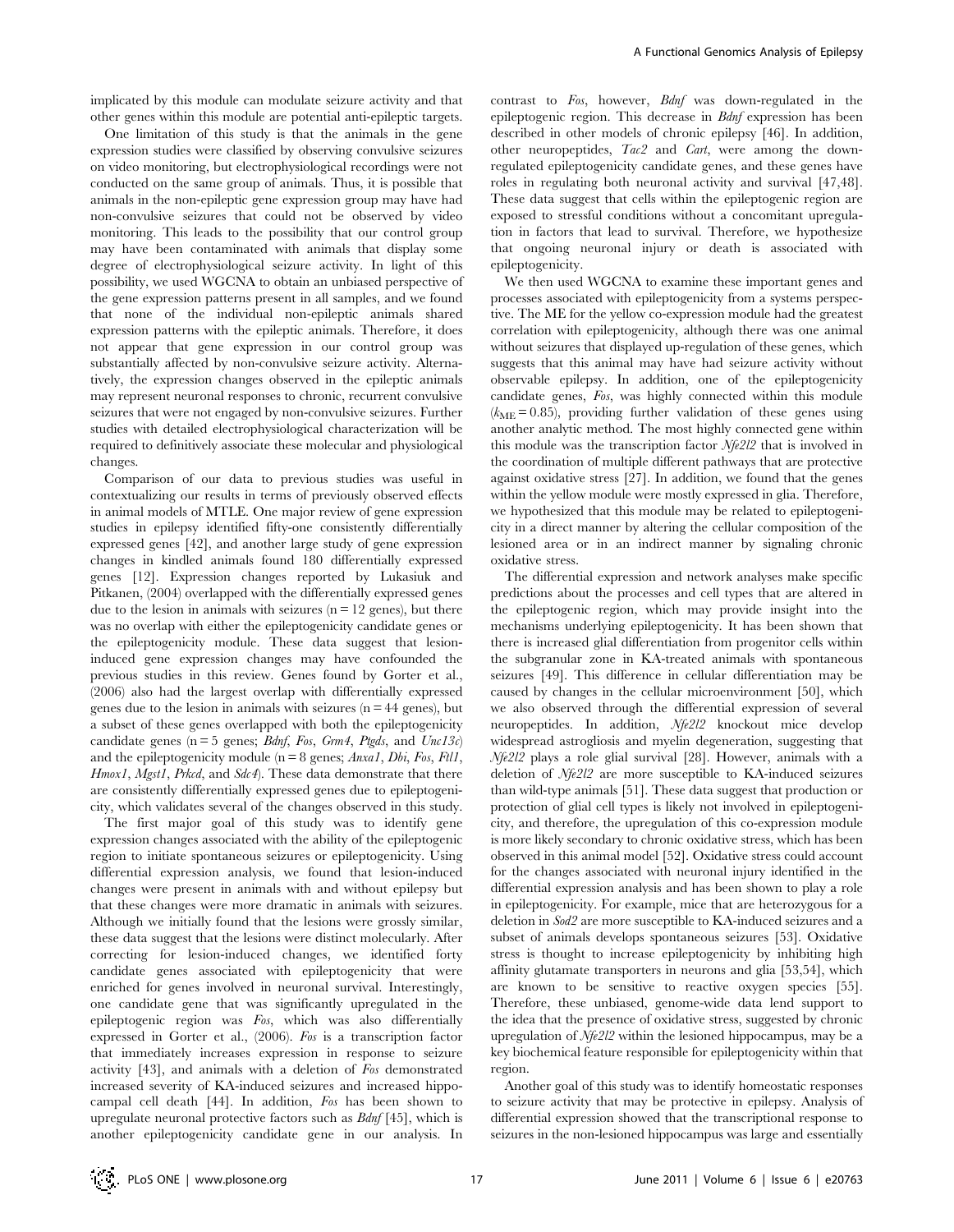equivalent to the response to seizures in the lesioned hippocampus. Although it intuitively makes sense that homeostatic responses to chronic, generalized seizures would affect both hippocampi equally, there are few studies that examine this phenomenon. For example, it has been shown that the expression of several neuropeptides is changed in non-lesioned hemisphere in the intrahippocampal KA animal model [56]. In addition, *Vglut1* can be upregulated in both hemispheres by a unilateral epileptogenic lesion [57], suggesting that seizure-induced synaptic plasticity is not restricted to the epileptogenic region. Consistent with these data, we observed that many genes involved in synaptic vesicle trafficking were differentially expressed due to seizures. Previous studies have shown that there is a redistribution of synaptic vesicles within the nerve terminal due to chronic seizures with vesicles shifted closer to the active zone [58]. In addition, the readilyreleasable pool of glutamate has also been shown to be increased in the mossy fiber terminals of animals with epilepsy [59]. Therefore, these functional synaptic alterations that occur in response to epilepsy may be related to the gene expression changes that we observed.

To examine this phenomenon further, we investigated the blue module that was related to chronic seizures in both hippocampi, although there was substantial variability between animals, which could have been caused by a number of variables (ie. latency from last seizure, seizure frequency). This module was enriched in genes involved in synaptic transmission, and the most highly connected gene within this module was Arf1, which is a small GTPase that is involved in synaptic vesicle formation and trafficking [29,60]. The main pathway represented by the blue module involves synaptic vesicle recycling, as Arf1 is known to interact with the AP-3 complex and stimulate vesicle budding from the endosome [61]. Interestingly, it has been shown that neurons appear to have two simultaneous vesicle re-formation pathways [62], and *Arf1* is thought to be responsible for one of these endocytic processes [63]. Vesicles generated using Arf1 and AP-3 have been shown to have unique properties and have altered release characteristics [64,65]. By comparing out data with other datasets, we found that this hub gene  $(Arf)$  and module were conserved but that the connectivity of many genes was increased in the epileptic module, suggesting that genes present in the blue module have gained new importance in the neurons of epileptic animals. These data lead to the hypothesis that granule cells in the dentate gyrus have altered synaptic vesicle retrieval because of an increased reliance on the Arf1 and AP-3 dependent endocytic pathway, which could lead to changes in neurotransmission.

Several molecules and pathways may be involved in the underlying regulation of the genes within the blue module, but we identified one RNA binding protein, HuD, that may contribute significantly to these processes. However, we cannot discount other members of the Hu family. In fact, one previous study identified several hundred mRNAs that bind to HuR after pentylenetetrazol induced seizures [66]. We found a significant overlap between genes in the seizure module and these HuR targets ( $p = 2.11e-4$ ), although this degree of overlap was than that of the HuD targets. The HuD protein has three RNA recognition domains that bind specifically to AU rich motifs that are present within the 3' UTR many genes [32]. Functionally, over-expression of HuD within the hippocampus has also been shown to alter short and long-term plasticity, demonstrating that HuD can modulate neurotransmission [67,68]. Although stabilization and increased translation of synaptic genes through HuD binding may cause these changes in synaptic function, alterations in polyadenylation site usage could also play a role. Many genes have multiple possible polyadenylation sites in the 3<sup>1</sup> UTR, and transcripts terminated at different sites can have different

functions [69]. For example, Bdnf has two known polyadenylation sites, leading to two populations of mRNA with different lengths [70]. Interestingly, only the longer transcript was found to be transported into the dendrites, and mice that lacked the longer isoform had dysmorphic dendritic spines and changes in synaptic physiology [70]. Therefore, alternative polyadenylation site usage of genes involved in synaptic vesicle trafficking due to seizures could alter their characteristics or function in several different ways, and these changes can modulate neuronal physiology and synaptic transmission.

Identification of gene expression changes caused by epilepsy and unassociated with epileptogenicity could provide important insights into natural neuronal mechanisms that alter neurotransmission, and these changes could represent a homeostatic, antiepileptic response that limits seizure activity. Our data suggest that genes upregulated due to seizures may regulate neuronal excitability through effects on vesicular trafficking. Indeed, one of the hub genes within this module,  $Sv2a$ , is the target of the antiepileptic drug levetiracetam and disruption of this gene causes seizures in mice [38,71]. Although the function of  $Sv2a$  is not completely understood, it is localized to synaptic vesicles and influences neurotransmitter release by playing a role in vesicle priming [72], which are both related to the overall function associated with the module. These data suggest that modulation of pathways represented by this module can alter seizure activity and other genes within this module could be anti-epileptic drug targets. Few studies have attempted to identify drug targets from coexpression networks, but hub genes are thought to be the most efficient targets causing widespread network disruption [73,74]. One study demonstrated that knockdown of hub genes in a specific type of brain cancer caused inhibition of cell division [75]. In addition, we have shown that the co-expression relationships that are defined by WGCNA reflect real, predictable changes that occur in vivo when hub genes are disrupted [18]. Therefore, hub genes in the epileptic network are likely to be the most efficient points of intervention within the module. Although current drug targets have been shown to be highly connected in protein interaction networks, they are also less likely to be essential for survival [76]. These data demonstrate a necessary balance between the importance of a gene in a pathological state and its importance for cellular survival. Therefore, genes that displayed lower connectivity in normal networks are likely to have more favorable toxicity profiles. Taken together, these data suggest that genes displaying increased connectivity in the epileptic network compared to the normal networks would be ideal drug targets. One such example is Necap1, a gene involved in synaptic vesicle endocytosis [41] that displays enhanced connectivity in the epileptic network. These data suggest that *Necap1* and other hub genes within the epileptic network are plausible therapeutic targets for inhibiting epileptiform activity in MTLE.

In summary, we have comprehensively examined gene expression changes in the KA model of MTLE. Our experimental design allowed us to identify genes associated with epileptogenicity, the lesion, and the effects of chronic seizures on the brain, which also permitted placing previous expression data in their appropriate context. These data show that many previously identified transcripts are related to confounding effects of the lesion. By performing complementary analyses of both differential expression and WGCNA at a genome-wide level, we were able to examine the effects of epilepsy from a systems level perspective. We found that glia and oxidative stress have prominent roles in contributing to epileptogenicity. Another key finding of this study was the identification and characterization of a homeostatic response to seizures, which involves changes in genes related to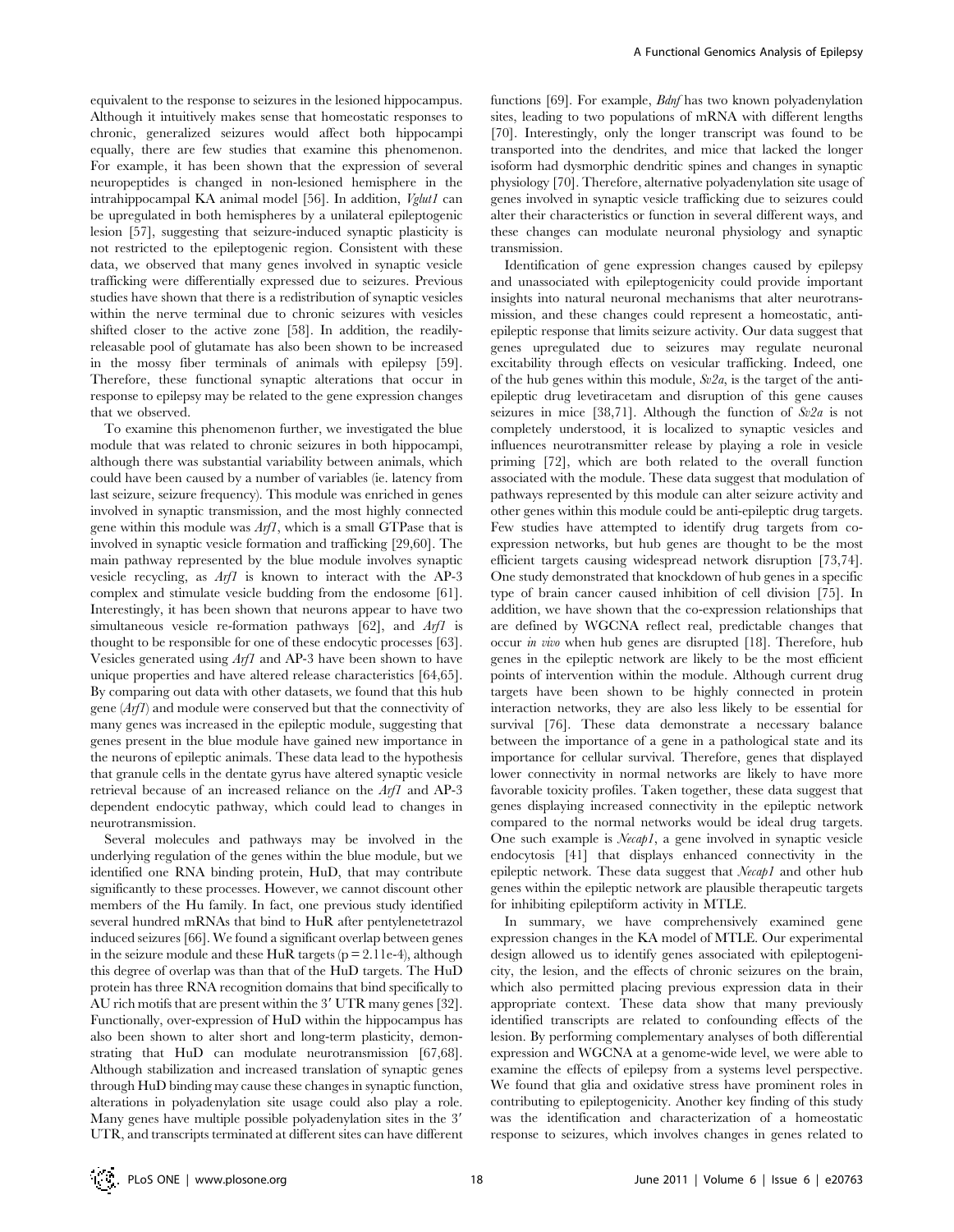synaptic vesicle trafficking. These genes represent important alterations that affect the properties of synaptic transmission and include the anti-epileptic drug target Sv2a. Therefore, we hypothesize that these pathways associated with synaptic function modulate epileptiform activity and that genes identified in these analyses that are central to these processes represent plausible antiepileptic drug targets (Table 5).

### Supporting Information

Figure S1 Network construction and modular organization. This dendrogram demonstrates a visual summary of the clustering of genes based on topological overlap. The network consists of approximately 11,000 genes that are assigned to 41 separate modules. A vertical line on the x-axis represents each gene, and the genes are grouped based on their topological overlap. The y-axis on the dendrogram represents the dissimilarity between neighboring genes on the dendrogram. Branches on the dendrogram represent co-expressed groups of genes (modules) that are isolated using an automatic module detection algorithm and assigned a color, which is shown on the horizontal bar below the dendrogram. (TIF)

Figure S2 In situ hybridizations of control sense probes. Sense probes for Arf1, Ppp2ca, Ywhag, and Ppm1a1 were used for *in situ* hybridization to show specificity of expression. In situ hybridizations using sense probes were carried out on adjacent sections to those that were used for antisense probes. Sense and antisense probes were hybridized to sections under the same conditions at the same time.

(TIF)

Table S1 Primers used for quantitative RT-PCR. This table shows the primers that were used for quantitative RT-PCR confirmation. The first column shows the gene symbol. The second column shows the genomic location that was targeted. The third column represents the forward primer in  $5' \rightarrow 3'$  direction. The fourth column represents the reverse primer in  $5' \rightarrow 3'$ direction.

#### (XLS)

Table S2 Primer and probe sequences used for in situ hybridization. This table shows the primer and probe sequences that were used for in situ hybridization. The first column shows the gene symbol. The second column shows the genomic location that was targeted. The third column shows the primers in  $5' \rightarrow 3'$ direction that were used to clone the probe sequences. The fourth column shows the entire probe sequence that was used for hybridization.

## (XLS)

Table S3 Summary of tissue samples used for micro**arrays.** This table summarizes the tissue samples that were used for gene expression studies. The first column shows the animal identifier. The second column denotes the results of the video monitoring. The third column shows the hemisphere that the sample was taken from. The fourth column shows the number of sections that were used for mRNA extraction. The fifth column shows thickness of the sections that were used. The sixth column represents the concentration of mRNA that was extracted. The seventh column shows the 260/280 ratio of the extracted mRNA. The eighth column shows the results from the Agilent Bioanalyzer. (XLS)

Table S4 Differentially expressed genes due to the lesion in animals without seizures. This table summarizes the genes that are differentially expressed between the lesioned and non-lesioned hippocampi in animals without seizures. The gene symbols, gene names, and Refseq identifiers are shown in the first column. The probe on the Agilent platform and the fold change and differential expression p-value for that probe is shown in the fourth, fifth, and sixth columns. The probe on the Codelink platform and the fold change and differential expression p-value for that probe is shown in the seventh, eighth, and ninth columns. (XLS)

Table S5 Differentially expressed genes due to the lesion in animals with seizures. This table summarizes the genes that are differentially expressed between the lesioned and non-lesioned hippocampi in animals with seizures. The gene symbols, gene names, and Refseq identifiers are shown in the first column. The probe on the Agilent platform and the fold change and differential expression p-value for that probe is shown in the fourth, fifth, and sixth columns. The probe on the Codelink platform and the fold change and differential expression p-value for that probe is shown in the seventh, eighth, and ninth columns. (XLS)

Table S6 Differentially expressed genes due to seizures in the non-lesioned hippocampus. This table summarizes the genes that are differentially expressed between lesioned hippocampi in animals with and without seizures. The gene symbols, gene names, and Refseq identifiers are shown in the first column. The probe on the Agilent platform and the fold change and differential expression p-value for that probe is shown in the fourth, fifth, and sixth columns. The probe on the Codelink platform and the fold change and differential expression p-value for that probe is shown in the seventh, eighth, and ninth columns. (XLS)

Table S7 Differentially expressed genes due to seizures in the lesioned hippocampus. This table summarizes the genes that are differentially expressed between the non-lesioned hippocampi in animals with and without seizures. The gene symbols, gene names, and Refseq identifiers are shown in the first column. The probe on the Agilent platform and the fold change and differential expression p-value for that probe is shown in the fourth, fifth, and sixth columns. The probe on the Codelink platform and the fold change and differential expression p-value for that probe is shown in the seventh, eighth, and ninth columns. (XLS)

Table S8 Functional annotation of the module associated with epileptogenicity. Enriched GO categories for the genes present within the yellow module that was specific to the epileptogenic region. The first column shows whether the categories are associated with a biological process, cellular component, or molecular function. Specific, enriched functional categories are shown in the second column. The third and fourth columns show the number and percentage of genes in the module that are associated with the specific term. The fifth column shows enrichment p-value.

(XLS)

Table S9 Functional annotation of the module associated with the effect of seizures. Enriched GO categories for the genes present within the blue module that corresponded to both hippocampi that were subject to seizures. The first column shows whether the categories are associated with a biological process, cellular component, or molecular function. Specific, enriched functional categories are shown in the second column. The third and fourth columns show the number and percentage of genes in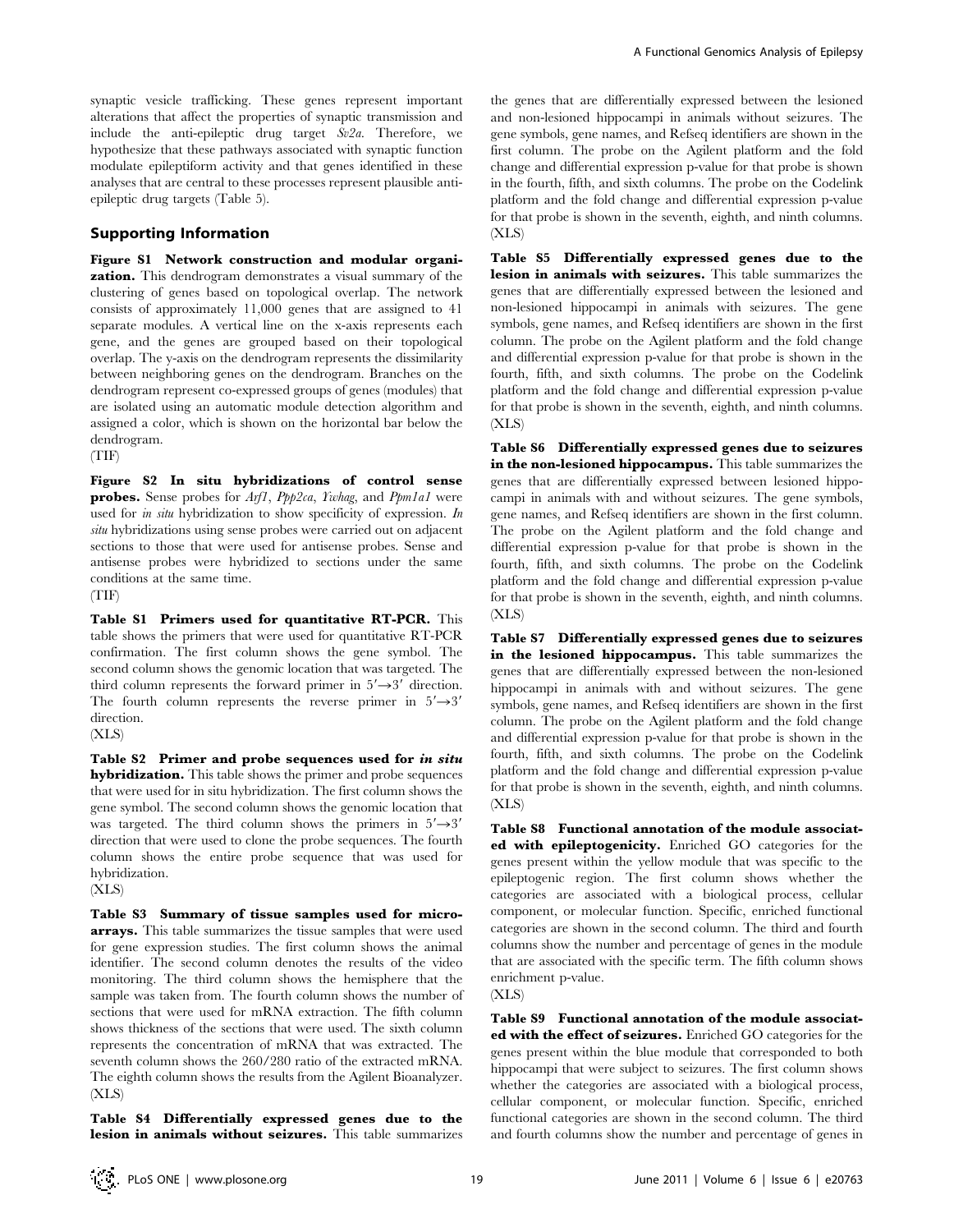the module that are associated with the specific term. The fifth column shows enrichment p-value. (XLS)

## Acknowledgments

We would also like to acknowledge Hongmei Dong for her excellent work on the in situ hybridizations presented in this paper.

#### References

- 1. Engel J, Jr. (1996) Introduction to temporal lobe epilepsy. Epilepsy Res 26: 141–150.
- 2. Dudek FE, Sutula TP (2007) Epileptogenesis in the dentate gyrus: a critical perspective. Prog Brain Res 163: 755–773.
- 3. Noebels JL (2003) The biology of epilepsy genes. Annu Rev Neurosci 26: 599–625.
- 4. Kalachikov S, Evgrafov O, Ross B, Winawer M, Barker-Cummings C, et al. (2002) Mutations in LGI1 cause autosomal-dominant partial epilepsy with auditory features. Nat Genet 30: 335–341.
- 5. Hedera P, Blair MA, Andermann E, Andermann F, D'Agostino D, et al. (2007) Familial mesial temporal lobe epilepsy maps to chromosome 4q13.2–q21.3. Neurology 68: 2107–2112.
- 6. Mathern GW, Babb TL, Vickrey BG, Melendez M, Pretorius JK (1995) The clinical-pathogenic mechanisms of hippocampal neuron loss and surgical outcomes in temporal lobe epilepsy. Brain 118(Pt 1): 105–118.
- 7. Ottman R (1989) Genetics of the partial epilepsies: a review. Epilepsia 30: 107–111.
- 8. Ottman R, Annegers JF, Hauser WA, Kurland LT (1989) Seizure risk in offspring of parents with generalized versus partial epilepsy. Epilepsia 30: 157–161.
- 9. Pitkanen A, Kharatishvili I, Narkilahti S, Lukasiuk K, Nissinen J (2005) Administration of diazepam during status epilepticus reduces development and severity of epilepsy in rat. Epilepsy Res 63: 27–42.
- 10. Lukasiuk K, Pirttila TJ, Pitkanen A (2002) Upregulation of cystatin C expression in the rat hippocampus during epileptogenesis in the amygdala stimulation model of temporal lobe epilepsy. Epilepsia 43 Suppl 5: 137–145.
- 11. Potschka H, Krupp E, Ebert U, Gumbel C, Leichtlein C, et al. (2002) Kindlinginduced overexpression of Homer 1A and its functional implications for epileptogenesis. Eur J Neurosci 16: 2157–2165.
- 12. Gorter JA, van Vliet EA, Aronica E, Breit T, Rauwerda H, et al. (2006) Potential new antiepileptogenic targets indicated by microarray analysis in a rat model for temporal lobe epilepsy. J Neurosci 26: 11083–11110.
- 13. Bragin A, Engel J, Jr., Wilson CL, Vizentin E, Mathern GW (1999) Electrophysiologic analysis of a chronic seizure model after unilateral hippocampal KA injection. Epilepsia 40: 1210–1221.
- 14. Mathern GW, Cifuentes F, Leite JP, Pretorius JK, Babb TL (1993) Hippocampal EEG excitability and chronic spontaneous seizures are associated with aberrant synaptic reorganization in the rat intrahippocampal kainate model. Electroencephalogr Clin Neurophysiol 87: 326–339.
- 15. Dennis G, Jr., Sherman BT, Hosack DA, Yang J, Gao W, et al. (2003) DAVID: Database for Annotation, Visualization, and Integrated Discovery. Genome Biol 4: P3.
- 16. Zhang B, Horvath S (2005) A general framework for weighted gene coexpression network analysis. Stat Appl Genet Mol Biol 4: Article17.
- 17. Oldham MC, Konopka G, Iwamoto K, Langfelder P, Kato T, et al. (2008) Functional organization of the transcriptome in human brain. Nat Neurosci 11: 1271–1282.
- 18. Winden KD, Oldham MC, Mirnics K, Ebert PJ, Swan CH, et al. (2009) The organization of the transcriptional network in specific neuronal classes. Mol Syst Biol 5: 291.
- 19. Langfelder P, Zhang B, Horvath S (2008) Defining clusters from a hierarchical cluster tree: the Dynamic Tree Cut package for R. Bioinformatics 24: 719–720.
- 20. Cahoy JD, Emery B, Kaushal A, Foo LC, Zamanian JL, et al. (2008) A transcriptome database for astrocytes, neurons, and oligodendrocytes: a new resource for understanding brain development and function. J Neurosci 28: 264–278.
- 21. Choe SE, Boutros M, Michelson AM, Church GM, Halfon MS (2005) Preferred analysis methods for Affymetrix GeneChips revealed by a wholly defined control dataset. Genome Biol 6: R16.
- 22. Konopka G, Bomar JM, Winden K, Coppola G, Jonsson ZO, et al. (2009) Human-specific transcriptional regulation of CNS development genes by FOXP2. Nature 462: 213–217.
- 23. Geschwind DH, Ou J, Easterday MC, Dougherty JD, Jackson RL, et al. (2001) A genetic analysis of neural progenitor differentiation. Neuron 29: 325–339.
- 24. Engel J, Jr., Bragin A, Staba R, Mody I (2009) High-frequency oscillations: what is normal and what is not? Epilepsia 50: 598–604.
- 25. Calvo JL, Carbonell AL, Boya J (1991) Co-expression of glial fibrillary acidic protein and vimentin in reactive astrocytes following brain injury in rats. Brain Res 566: 333–336.

### Author Contributions

Conceived and designed the experiments: KDW SLK AB DHG JE. Performed the experiments: KDW SLK AB LCK LG JR. Analyzed the data: KDW SLK AB. Wrote the paper: KDW SLK AB DHG JE.

- 26. Oldham MC, Horvath S, Geschwind DH (2006) Conservation and evolution of gene coexpression networks in human and chimpanzee brains. Proc Natl Acad Sci U S A 103: 17973–17978.
- 27. Li W, Kong AN (2009) Molecular mechanisms of Nrf2-mediated antioxidant response. Mol Carcinog 48: 91–104.
- 28. Hubbs AF, Benkovic SA, Miller DB, O'Callaghan JP, Battelli L, et al. (2007) Vacuolar leukoencephalopathy with widespread astrogliosis in mice lacking transcription factor Nrf2. Am J Pathol 170: 2068–2076.
- 29. Faundez V, Horng JT, Kelly RB (1997) ADP ribosylation factor 1 is required for synaptic vesicle budding in PC12 cells. J Cell Biol 138: 505–515.
- 30. Bolognani F, Tanner DC, Nixon S, Okano HJ, Okano H, et al. (2007) Coordinated expression of HuD and GAP-43 in hippocampal dentate granule cells during developmental and adult plasticity. Neurochem Res 32: 2142–2151.
- 31. Bolognani F, Contente-Cuomo T, Perrone-Bizzozero NI (2010) Novel recognition motifs and biological functions of the RNA-binding protein HuD revealed by genome-wide identification of its targets. Nucleic Acids Res 38: 117–130.
- 32. Deschenes-Furry J, Perrone-Bizzozero N, Jasmin BJ (2006) The RNA-binding protein HuD: a regulator of neuronal differentiation, maintenance and plasticity. Bioessays 28: 822–833.
- 33. Bolognani F, Perrone-Bizzozero NI (2008) RNA-protein interactions and control of mRNA stability in neurons. J Neurosci Res 86: 481–489.
- 34. Subramanian A, Tamayo P, Mootha VK, Mukherjee S, Ebert BL, et al. (2005) Gene set enrichment analysis: a knowledge-based approach for interpreting genome-wide expression profiles. Proc Natl Acad Sci  $\dot{\text{U}}$  S A 102: 15545–15550.
- 35. Zhu H, Zhou HL, Hasman RA, Lou H (2007) Hu proteins regulate polyadenylation by blocking sites containing U-rich sequences. J Biol Chem 282: 2203–2210.
- 36. Sugino K, Hempel CM, Miller MN, Hattox AM, Shapiro P, et al. (2006) Molecular taxonomy of major neuronal classes in the adult mouse forebrain. Nat Neurosci 9: 99–107.
- 37. Burger C, Lopez MC, Baker HV, Mandel RJ, Muzyczka N (2008) Genomewide analysis of aging and learning-related genes in the hippocampal dentate gyrus. Neurobiol Learn Mem 89: 379–396.
- 38. Lynch BA, Lambeng N, Nocka K, Kensel-Hammes P, Bajjalieh SM, et al. (2004) The synaptic vesicle protein SV2A is the binding site for the antiepileptic drug levetiracetam. Proc Natl Acad Sci U S A 101: 9861–9866.
- 39. Li A, Horvath S (2007) Network neighborhood analysis with the multi-node topological overlap measure. Bioinformatics 23: 222–231.
- 40. Benesch S, Lommel S, Steffen A, Stradal TE, Scaplehorn N, et al. (2002) Phosphatidylinositol 4,5-biphosphate (PIP2)-induced vesicle movement depends on N-WASP and involves Nck, WIP, and Grb2. J Biol Chem 277: 37771–37776.
- 41. Murshid A, Srivastava A, Kumar R, Presley JF (2006) Characterization of the localization and function of NECAP 1 in neurons. J Neurochem 98: 1746–1762.
- 42. Lukasiuk K, Pitkanen A (2004) Large-scale analysis of gene expression in epilepsy research: is synthesis already possible? Neurochem Res 29: 1169–1178.
- 43. Curran T, Morgan JI (1995) Fos: an immediate-early transcription factor in neurons. J Neurobiol 26: 403–412.
- 44. Watanabe Y, Johnson RS, Butler LS, Binder DK, Spiegelman BM, et al. (1996) Null mutation of c-fos impairs structural and functional plasticities in the kindling model of epilepsy. J Neurosci 16: 3827–3836.
- 45. Zhang J, Zhang D, McQuade JS, Behbehani M, Tsien JZ, et al. (2002) c-fos regulates neuronal excitability and survival. Nat Genet 30: 416–420.
- 46. Shetty AK, Zaman V, Shetty GA (2003) Hippocampal neurotrophin levels in a kainate model of temporal lobe epilepsy: a lack of correlation between brainderived neurotrophic factor content and progression of aberrant dentate mossy fiber sprouting. J Neurochem 87: 147–159.
- 47. Liu H, Mazarati AM, Katsumori H, Sankar R, Wasterlain CG (1999) Substance P is expressed in hippocampal principal neurons during status epilepticus and plays a critical role in the maintenance of status epilepticus. Proc Natl Acad Sci U S A 96: 5286–5291.
- 48. Keating GL, Kuhar MJ, Rye DB (2008) High dose CART peptide induces abnormal EEG activity and behavioral seizures. Neuropeptides 42: 199–204.
- 49. Hattiangady B, Shetty AK (2009) Decreased neuronal differentiation of newly generated cells underlies reduced hippocampal neurogenesis in chronic temporal lobe epilepsy. Hippocampus.
- 50. Hattiangady B, Shetty AK (2008) Implications of decreased hippocampal neurogenesis in chronic temporal lobe epilepsy. Epilepsia 49 Suppl 5: 26–41.
- 51. Kraft AD, Lee JM, Johnson DA, Kan YW, Johnson JA (2006) Neuronal sensitivity to kainic acid is dependent on the Nrf2-mediated actions of the antioxidant response element. J Neurochem 98: 1852–1865.